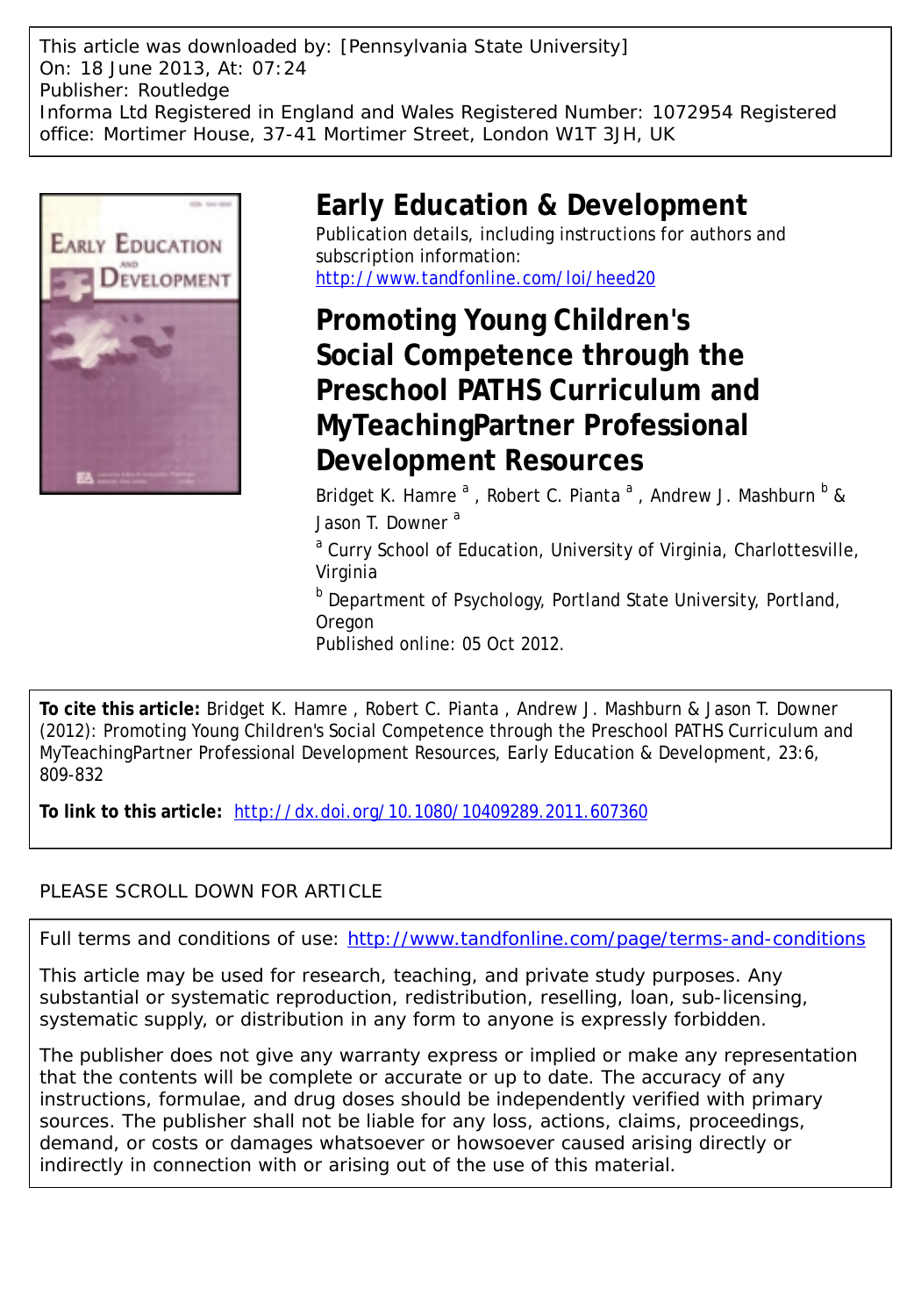## Promoting Young Children's Social Competence through the Preschool PATHS Curriculum and MyTeachingPartner Professional Development Resources

Bridget K. Hamre and Robert C. Pianta

Curry School of Education, University of Virginia, Charlottesville, Virginia

Andrew J. Mashburn

Department of Psychology, Portland State University, Portland, Oregon

#### Jason T. Downer

Curry School of Education, University of Virginia, Charlottesville, Virginia

*Research Findings:* Children's ( $n = 980$ ) social competence during prekindergarten was assessed as a function of their teachers'  $(n = 233)$  exposure to the Preschool Promoting Alternative Thinking Strategies (PATHS) curriculum and 2 levels of support through MyTeachingPartner, a Web-based approach to professional development. Children in classrooms that implemented PATHS had increased levels of teacher-reported social competence over the course of the year. There were no associations between the use of PATHS and reductions in teacher-reported social problems. The results also suggested that teachers who used the MyTeachingPartner website more often reported greater gains in children's social competence. *Practice or Policy:* These findings have implications for the development and dissemination of social-emotional learning curricula and the provision of effective implementation supports for teachers. Continued work on the best ways to integrate technology into the professional development of teachers, both in service and preservice, is likely to enhance the accessibility and quality of supports for teachers.

The past decade has seen intense effort to improve the likelihood of children's early school success by examining aspects of performance at the start of school that are associated with subsequent achievement and school success (National Education Goals Panel, 1998). This effort to document and improve children's readiness for school is reflected in investments in major research efforts such as the Early Childhood Longitudinal Study–Kindergarten Cohort (National Center for Education Statistics, 2000), the National Institute of Child Health and Human Development's (NICHD) Study of Early Child Care (NICHD Early Child Care Research Network [NICHD ECCRN], 2002) and Reading Research Program (Lyon, 2002), and large-scale studies of Head Start programs and participants (e.g., Ramey, 1999). Across these efforts, children's

Correspondence regarding this article should be addressed to Bridget K. Hamre, Center for Advanced Study of Teaching and Learning, 350 Old Ivy Way, Suite 100, Charlottesville, VA 22903. E-mail: bkh3d@virginia.edu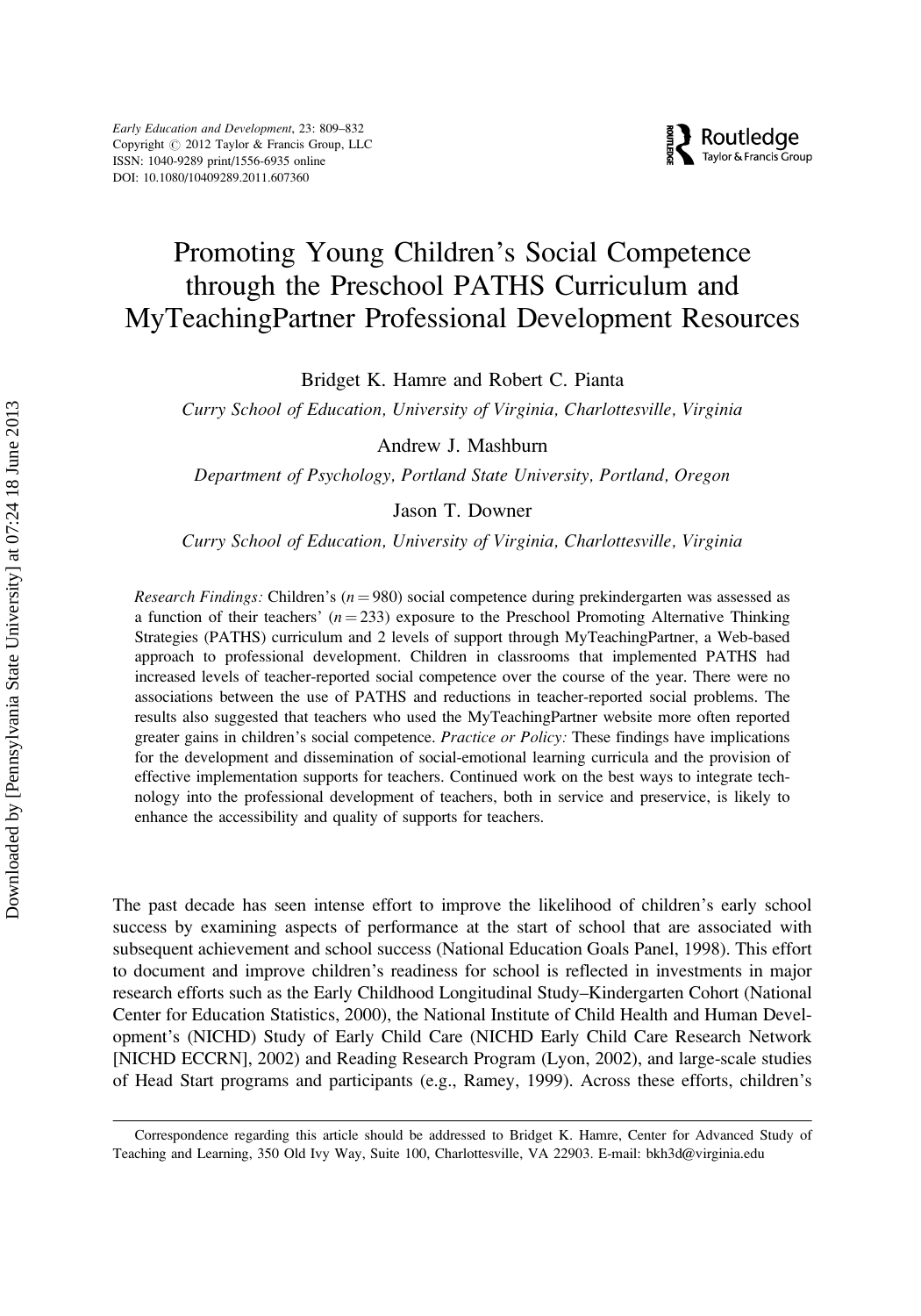competencies in social and behavioral domains have arisen as important contributors to later social and academic success. Although the relative importance of performance in the social and behavioral domains is a focus of debate in terms of effect sizes for the prediction of later achievement (Duncan et al., 2007), the nation's kindergarten teachers report that a majority of the children in their current classes lack competencies in working independently, following directions, and relating to peers, which they believe is impeding their learning (Rimm-Kaufman, Pianta, & Cox, 2000).

Thus, effective interventions to assist teachers in improving young children's social and behavioral competencies could be valuable in promoting educational outcomes. In the present study we report on children's social and behavioral development during prekindergarten as a function of their exposure to the Preschool Promoting Alternative Thinking Strategies (PATHS) curriculum (Domitrovich, Greenberg, Kusche, & Cortes, 2004) and teachers' exposure to MyTeachingPartner (MTP; Pianta, Mashburn, Downer, Hamre, & Justice, 2008). MTP is a Webbased approach to professional development that uses video-based exemplars of other teachers' supportive and effective interactions with children and consultation focused on analysis and observation of the teachers' own behavior. First, we assess the extent to which exposure to the PATHS curriculum predicted gains in teacher-reported development of social competence across the prekindergarten school year compared to children who did not have access to the curriculum. Second, we examine children's growth in teacher-reported social competence during prekindergarten as a function of their teachers' utilization of the curricular materials and professional development supports. Specifically, we examine the extent to which teachers' use of three intervention components—Preschool PATHS activities, a consultant, and Web-based resources—was associated with teachers' reports of changes in children's social functioning across the prekindergarten year.

#### THE IMPORTANCE OF SOCIAL DEVELOPMENT IN EARLY CHILDHOOD

It is well recognized that social and behavioral competencies in the early grades, as well as problems in these domains, are important indicators of early school success and harbingers of subsequent outcomes (Entwisle & Alexander, 1999; Ladd & Burgess, 1999; Rimm-Kaufman et al., 2000). In the United States, teachers most often define school readiness in relation to behavior, attention, and getting along with others (Heaviside & Farris, 1993; Rimm-Kaufman et al., 2000), and large-scale national surveys of children's skills (National Center for Education Statistics, 2000) clearly depict the wide variation in social and behavioral competencies that children demonstrate in the early grades. Socially competent children communicate effectively; follow directions and cooperate; are attentive, enthusiastic, and actively involved in classroom activities; form positive relationships with adults and peers; and ask for and receive help appropriately. These children demonstrate a cluster of social competencies that teachers value independent of academic skills (Ladd & Burgess, 1999; Rimm-Kaufman et al., 2000).

Socially competent children are more successful in school and in life, and increasing research has documented the ways in which social skills foster academic achievement throughout school (Denham & Brown, 2010). There are a variety of different aspects of social competency and assorted terms for these skills; however, among young children these different components of social competence are highly correlated (McClelland & Morrison, 2003). For example, children who display positive self-regulation (both behavioral and emotional) also tend to form better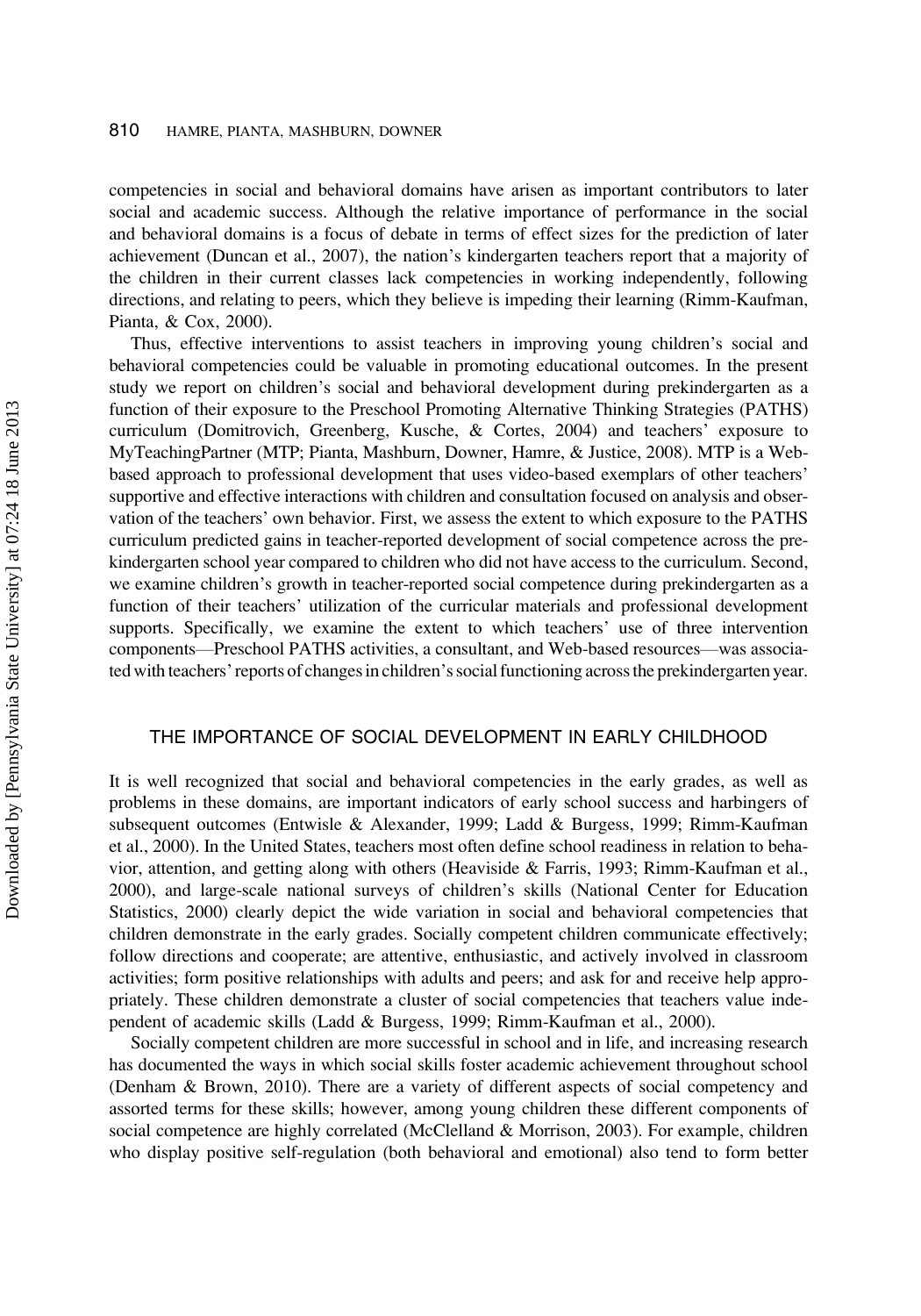relationships with teachers and peers (Mintz, Hamre, & Hatfield, in press), assert themselves appropriately in the classroom (McClelland  $\&$  Morrison, 2003), and are more engaged in classroom activities (Rimm-Kaufman, Curby, Grimm, Nathanson, & Brock, 2009).

In contrast, problematic social functioning is widely regarded as an indicator of risk and concern. Longitudinal studies of young children have revealed that social and behavioral problems in early childhood, including inattention, low frustration tolerance, difficulties following directions and conforming to classroom rules and routines, disruptive behavior, conflictual relationships with teachers, and aggression toward peers, predict continuing problems in adjustment in middle childhood (e.g., Campbell, 1994; Ladd, Birch, & Buhs, 1999; Schwartz, McFadyen-Ketchum, Dodge, Pettit, & Bates, 1998). As with social competence, the various aspects of social problems—such as behavior problems, impulsivity, low frustration tolerance, and conflict with teachers and peers—are highly correlated with one another among young children (Mintz et al., in press). Children with a constellation of these problems before they enter kindergarten typically show academic and social problems when followed longitudinally (NICHD ECCRN, 2004).

## INTERVENTIONS DESIGNED TO ENHANCE SOCIAL COMPETENCE IN EARLY CHILDHOOD

Despite a long history of programs intended to improve young children's social competence and reduce behavior problems among children of elementary school age (Zins, Bloodworth, Weissberg, & Walberg, 2004), only recently have these programs been developed and rigorously tested for preschool-age children (Bierman, Nix, Greenberg, Blair, & Domitrovich, 2008; Domitrovich, Cortes, & Greenberg, 2007; Lynch, Geller, & Schmidt, 2004; Raver et al., 2009).

Universal preventive interventions for school-age and preschool children often rely on a curricular approach. These curricular approaches are often accompanied by coaching or other forms of teacher training. One such program is a downward extension of the school-age PATHS curriculum (Kusche & Greenberg, 1994) referred to as Preschool PATHS (Domitrovich et al., 2004). Preschool PATHS is a comprehensive curriculum based on the ABCD (Affective-Behavioral-Cognitive-Dynamic) model of development (Greenberg & Kusche, 1993) that provides lessons targeting children's emotional awareness and communication, self-control, selfconcept, and social problem solving as well as the classroom social environment (Domitrovich et al., 2008). This theory suggests that emotional development is an important precursor to other cognitive and language skills and that the successful development of emotion knowledge and regulation is foundational to the development of the broad spectrum of social competencies described previously as central to school success (Greenberg, 2006). Greenberg (2006) described the ways in which PATHS is guided by neurocognitive models of development to target both vertical control, or the ''process of higher-order cognitive processes exerting control over lower-level limbic impulses vis-à-vis the development of frontal cognitive control'' (p. 144), and *horizontal control*, or the verbal processing of actions. Vertical control is taught in the preschool curriculum primarily through practice identifying and solving social problems. Children are taught to recognize when a problem is occurring and are given explicit steps to help themselves calm down and work toward a solution. Horizontal control is addressed through lessons that help children verbally identify and label feelings. Storybooks and puppets are used to introduce these ideas to children, and posters and other materials with ''feeling faces'' are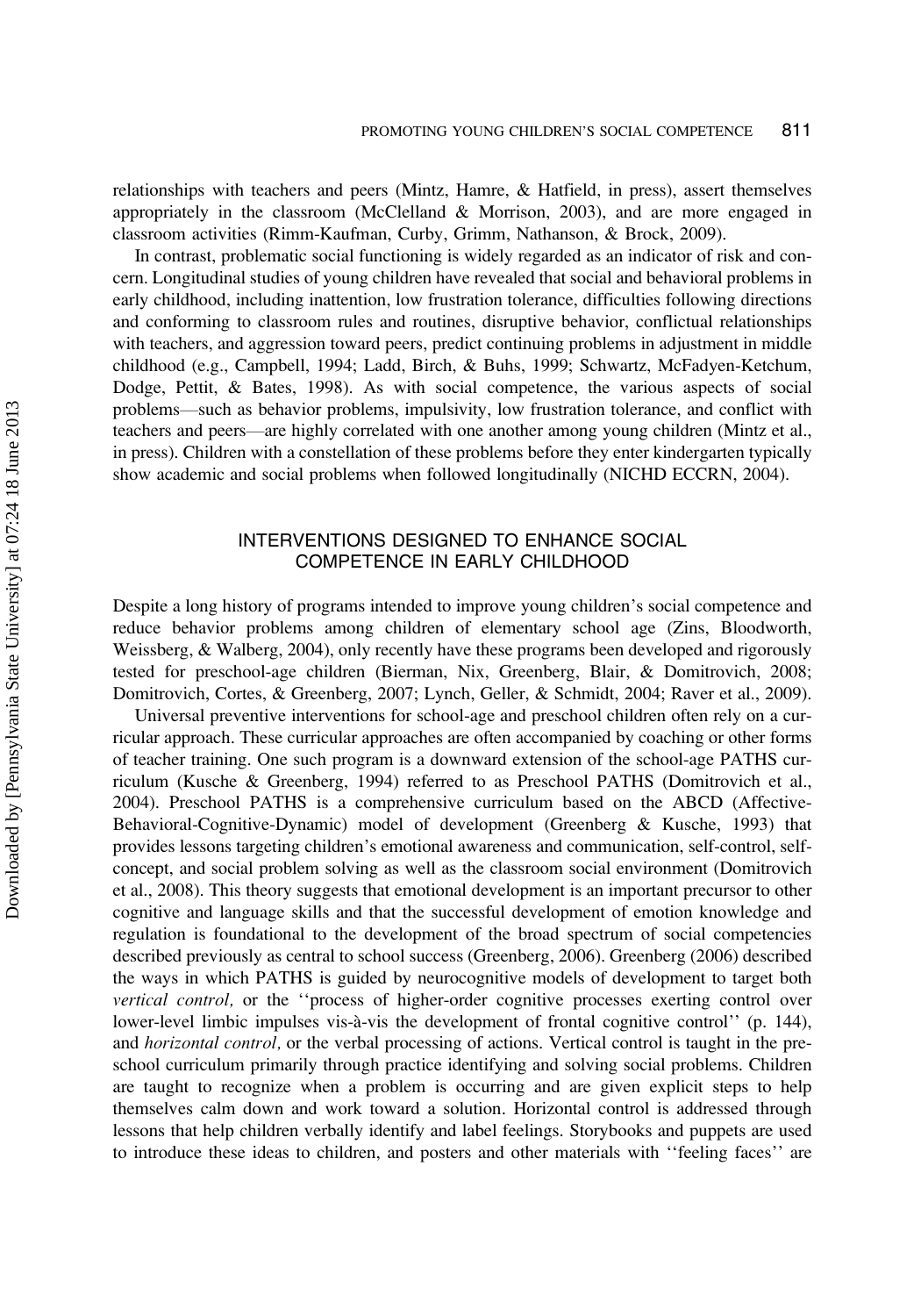used to help children identify their own feelings and those of their peers—particularly during conflicts.

Research provides evidence in support of this conceptual model, with initial evidence that Preschool PATHS impacts both core emotional outcomes as well as more distally related social competencies. Among a group of 246 children in 20 Head Start classrooms, those exposed to the Preschool PATHS curriculum displayed improved emotion vocabulary, higher levels of affective perspective taking, lower levels of anger bias, and greater teacher-reported social competence than did children in the control classrooms (Domitrovich et al., 2008). Similar results were obtained as a part of the Head Start REDI (Research-based, Developmentally Informed) project, which provided Preschool PATHS along with literacy and language lessons and extensive classroom coaching (Bierman, Domitrovich, et al., 2008). These results suggest that Preschool PATHS is a promising program for increasing social competencies; however, the studies to date have all included the developers of the materials, and thus independent replication of the results is necessary.

Other approaches to supporting social competence in young children focus more exclusively on the teacher through various forms of professional development. There is a long history of research on teachers' professional development, with growing consensus around a set of guidelines for effective professional development experiences. These include a focus on specific instructional practices (Desimone, Porter, Garet, Yoon, & Birman, 2002); the provision of active learning experiences; and the offering of ongoing, classroom-embedded supports rather than 1-day workshops (Garet, Porter, Desimone, Birman, & Yoon, 2001). Several early childhood interventions have used these principles to design and test the efficacy of professional development experiences for teachers of young children. For example, Raver and colleagues (2009) reported on the efficacy of an intervention providing intensive teacher training on behavior management strategies and a mental health consultant who provided coaching to support teachers' use of these strategies, as well as stress reduction workshops. Similar work using the Responsive Classroom $\mathcal{O}$  approach, an intervention targeting improvements in teachers' capacities to manage their classrooms effectively, has also shown promise (Brock, Nishida, Chiong, Grimm, & Rimm-Kaufman, 2008). Consistent with developmental theory, which suggests that interactions between children and adults serve as a primary mechanism for children's development (Bronfenbrenner & Morris, 1998). many of these successful professional development programs focus intensively on teachers' daily interactions with students (Pianta, 2006).

#### MTP

The MTP project was designed to combine these potentially effective modes of intervention by providing teachers with the Preschool PATHS curriculum as well as intensive professional development support specifically targeting improvements in teacher–child interactions. Teachers in the MTP project also received access to a literacy and language curriculum. The intention was to provide teachers with curricula addressing multiple domains of children's development, but to provide an integrated set of supports that described effective practice across these curricular areas. Thus, MTP teacher support resources were developed to specifically target aspects of teacher–child interactions shown to be predictive of improvements in social and academic outcomes during the prekindergarten year (Curby et al., 2009; Howes et al., 2008). MTP used the Classroom Assessment Scoring System (CLASS; Pianta, La Paro, & Hamre, 2008), a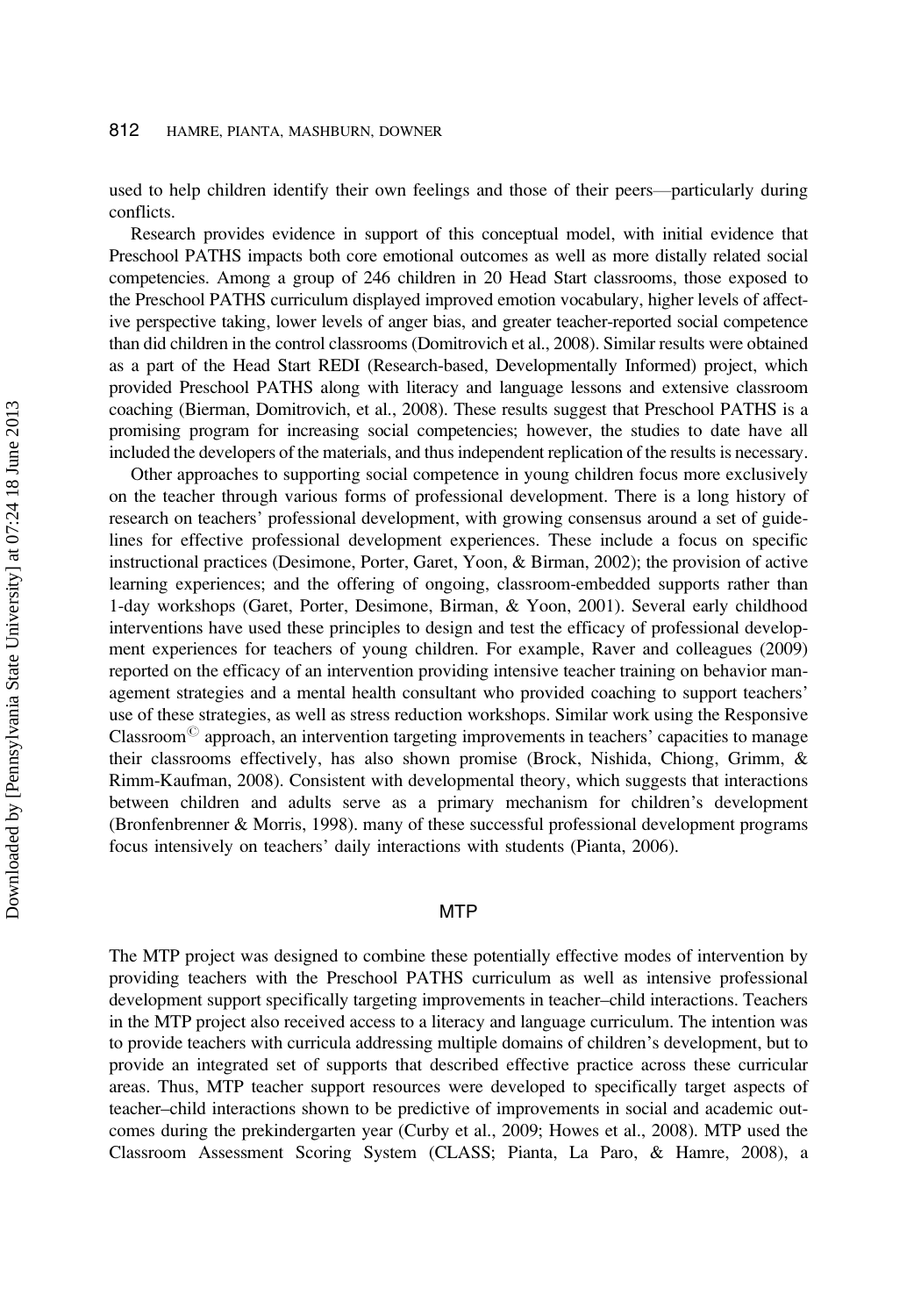well-validated observation measure, to help define effective teaching practices for teachers. The CLASS assesses three broad domains of effective teacher–child interactions: Emotional Support, Classroom Organization, and Instructional Support. Within each broad domain are several more specific dimensions of effective practice. For example, within the Emotional Support domain the CLASS assesses both positive and negative aspects of the classroom climate and relational interactions (Positive and Negative Climate), teachers' sensitivity to children's social and academic needs (Teacher Sensitivity), and the extent to which classroom interactions foster student autonomy and leadership (Regard for Student Perspectives). Each dimension is described by multiple, specific indicators and behavioral markers. In this way the CLASS provides an organized and very detailed description of effective teaching practices that can facilitate focusing teacher professional development on areas of teaching practice that are most aligned with positive student outcomes across curricular areas. Reports on literacy and language outcomes are reported elsewhere (Mashburn, Downer, Hamre, Justice, & Pianta, 2010).

In the current field trial, state prekindergarten teachers were provided with the Preschool PATHS curriculum and exposed to two possible forms of support: Web-based video exemplars of teacher– child interactions independently rated as being of high quality according to the CLASS and an individualized consultation in which teachers and consultants reviewed videotapes of the teachers' own interactions with students and teachers, using the CLASS as a lens. The teachers received detailed feedback and engaged in problem solving about alternatives. There were three treatment conditions in the study. Teachers in the PATHS-High condition received Preschool PATHS, access to the Web-based videos, and access to a consultant who focused on helping improve implementation of the curricula through a focus on interactions aligned with the CLASS. Teachers in the PATHS-Low condition received PATHS and access to the Web-based videos. Teachers in the control condition did not receive Preschool PATHS or any form of teacher supports. Teachers across all conditions received the literacy and language curriculum (see Hamre et al., 2010).

A recent controlled evaluation of the MTP consultation demonstrated that prekindergarten teachers exposed to the regular, ongoing consultation focused on the analysis and observation of their interactions with children produced significant gains in the quality of emotional, organizational, and instructional supports they provided to children over the course of the intervention year (Pianta, Mashburn, et al., 2008) compared to teachers who only had access to Web resources. Although teachers who only had access to the website did not show the same level of positive change in practice as did those with access to a consultant, there was evidence that teachers in the Web-only condition who accessed the Web resources more often showed greater gains in their instructional practices than did teachers in the Web-only condition who did not use these resources often. In short, both the MTP-Consultancy and the MTP-Web groups showed some evidence of benefiting from a focus on effective teacher–child interactions, with the consultation group showing greater gains in the quality of interactions. It is critical to note that this initial evaluation did not address the effects of these forms of professional development on gains in children's social competence, problem behavior, or relationships with teachers, all central features of school readiness.

#### THE PRESENT STUDY

First, we asked whether children in classrooms in which teachers received the PATHS curriculum had more positive growth in teacher-reported social competencies and reductions in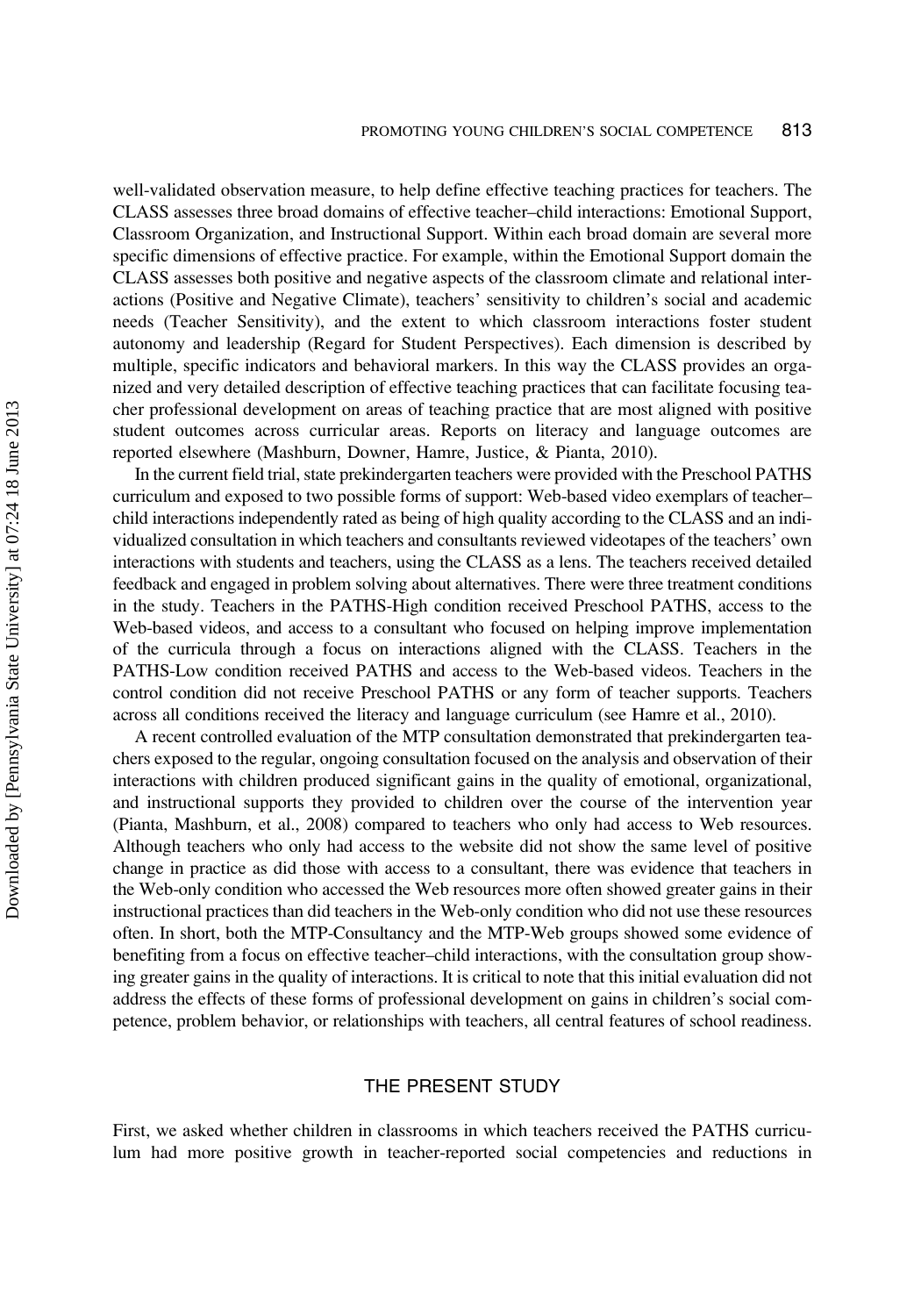teacher-reported social problems compared to children in control classrooms. Second, given evidence of substantial variability in participation in the intervention components, as reported elsewhere (Downer, Locasale-Crouch, Hamre, & Pianta, 2009; Kinzie et al., 2006), we asked whether variability in teachers' use of the intervention resources (provision of a consultant, frequency of use of and adherence to the Preschool PATHS curriculum, and observed use of MTP Web resources) was associated with improvements in teachers' ratings of social outcomes from fall to spring of the prekindergarten year. Ideally this study would have followed previous work on Preschool PATHS and assessed both more proximal outcomes (e.g., emotion skill and knowledge) and more distal social competence and problem behavior outcomes. However, the breadth of the study, which also included a focus on teacher behaviors and children's literacy and language development, required a broader assessment of impact. Thus, because it was most important to document the extent to which exposure to Preschool PATHS impacted children's school readiness skills, the study focused on assessing the broader constructs of social competence and problem behavior.

### **METHODS**

#### **Participants**

This study included 233 prekindergarten teachers who participated in the MTP program. All participating teachers and classrooms were part of a state-funded prekindergarten program within a single state that served at-risk children. Characteristics of the teachers and classrooms that participated in the study are presented in Table 1 by condition ( $n = 83$ , PATHS-High;  $n = 88$ , PATHS-Low; and  $n = 58$ , control). The percentage of cases with missing data for each variable is also presented. Overall, the teachers were well educated and experienced. The majority of teachers were Caucasian.

During the fall, four to five children whose parents provided consent to allow their child to participate were randomly selected from each classroom. When possible the selection criteria included selecting at least two boys and two girls. Among participating classrooms, the parents of 1,725 children agreed to allow them to participate. Of these children, 980 were randomly selected for participation in the study. Demographic characteristics for the children who participated in the study are presented in Table 2. The percentage of cases with missing data for each variable is also presented. The sample of children was ethnically diverse. Maternal education levels averaged just above 12 years.

#### Procedures

Districts with classrooms participating in the state-funded prekindergarten program were selected for recruitment based on having more than one prekindergarten classroom. Forty-one district coordinators agreed to facilitate the recruitment of teachers; included were three of the four largest districts in the state and more than one third of all of the districts in which the state-funded program was operating. The 41 participating districts were randomly assigned to one of the three study conditions, such that all teachers within a district participated in the same study condition.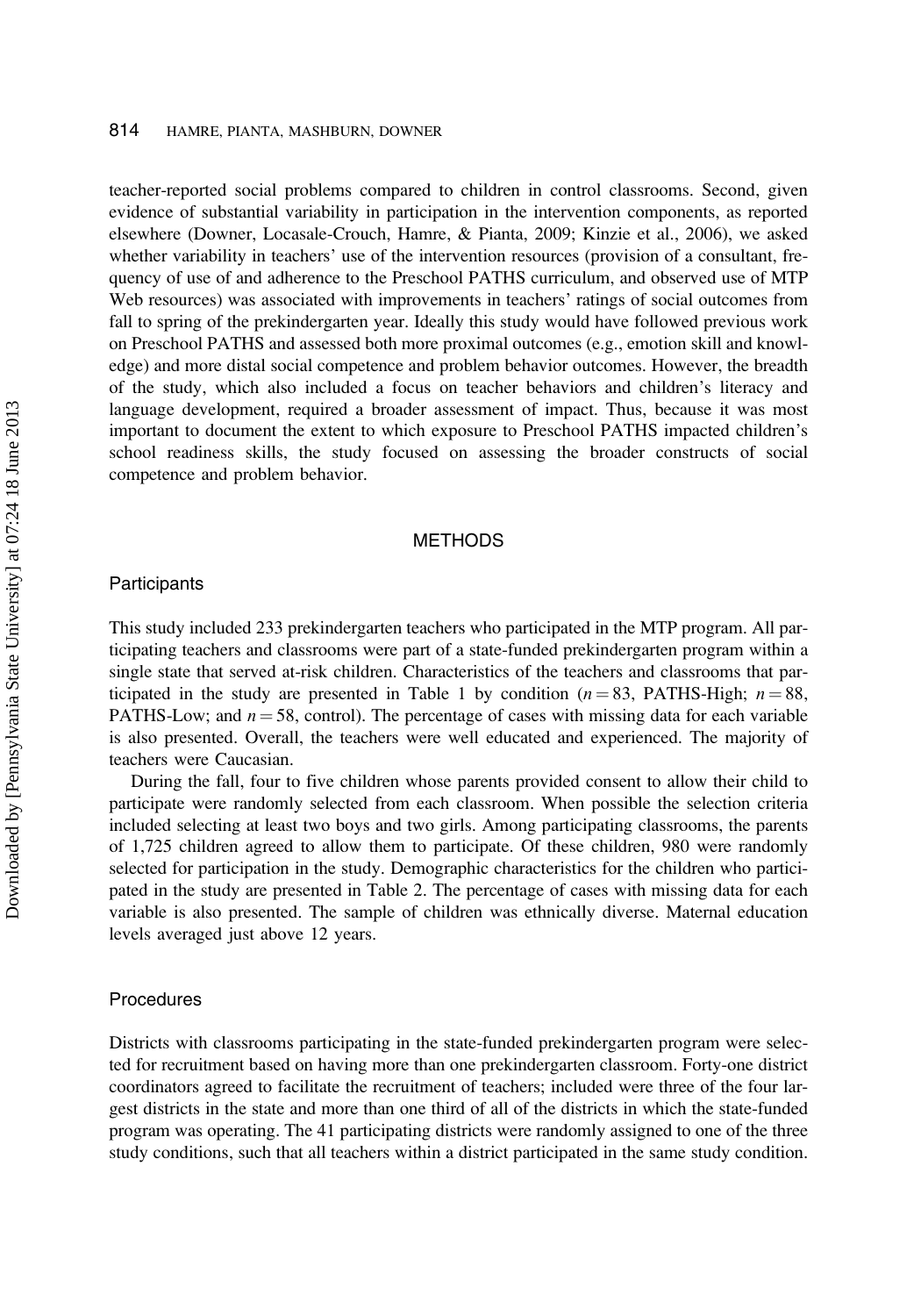|                                                               |                           |       |                          |       | Condition              |       |                             |            |                    |
|---------------------------------------------------------------|---------------------------|-------|--------------------------|-------|------------------------|-------|-----------------------------|------------|--------------------|
| Characteristic                                                | PATHS-High<br>$(n=83) \%$ |       | PATHS-Low<br>$(n=88) \%$ |       | Control<br>$(n=58) \%$ |       | Difference Test<br>$\chi^2$ |            | Percent<br>missing |
| Teacher characteristics                                       |                           |       |                          |       |                        |       |                             |            |                    |
| Advanced degree                                               | 35                        |       | 35                       |       | 41                     |       | 0.83                        |            | 2                  |
| Female                                                        | 96                        |       | 94                       |       | 93                     |       | 0.80                        |            | $\mathfrak{2}$     |
| Race/ethnicity                                                |                           |       |                          |       |                        |       |                             | $13.17***$ | 3                  |
| <b>Black</b>                                                  | 14                        |       | 36                       |       | 10                     |       |                             |            |                    |
| Caucasian                                                     | 78                        |       | 59                       |       | 82                     |       |                             |            |                    |
| Hispanic/Latino                                               | $\mathbf{0}$              |       | $\mathbf{0}$             |       | 3                      |       |                             |            |                    |
| Multiracial                                                   | 7                         |       | 5                        |       | 5                      |       |                             |            |                    |
|                                                               |                           | M     | SD                       | M     | SD                     | M     | SD                          | F          | Percent<br>missing |
| Years of teaching experience                                  |                           | 14.56 | 9.12                     | 16.15 | 9.73                   | 13.09 | 8.70                        | 1.92       | 3                  |
| Ideas about children                                          |                           | 2.20  | 0.53                     | 2.53  | 0.59                   | 2.13  | 0.56                        | $10.67***$ | $\overline{2}$     |
| Self-efficacy                                                 |                           | 4.35  | 0.47                     | 4.39  | 0.49                   | 4.47  | 0.49                        | 1.01       | 3                  |
| Classroom characteristics                                     |                           |       |                          |       |                        |       |                             |            |                    |
| No. of students                                               |                           | 14.00 | 2.69                     | 14.97 | 1.97                   | 15.31 | 1.06                        | $7.79**$   | 3                  |
| Proportion boys                                               |                           | 0.46  | 0.13                     | 0.50  | 0.10                   | 0.52  | 0.11                        | $3.29*$    | 2                  |
| Proportion LEP                                                |                           | 0.20  | 0.31                     | 0.02  | 0.05                   | 0.21  | 0.31                        | $14.32***$ | $\overline{c}$     |
| Proportion poor                                               |                           | 0.69  | 0.24                     | 0.67  | 0.21                   | 0.72  | 0.20                        | 0.96       | $\overline{2}$     |
| Intervention components                                       |                           |       |                          |       |                        |       |                             |            |                    |
| PATHS average number of weekly<br>lessons $(3 =$ once a week) |                           | 3.04  | 0.75                     | 2.97  | 0.85                   |       |                             | 0.25       | 8                  |
| PATHS lesson adherence (1-4)                                  |                           | 0.78  | 0.23                     | 0.81  | 0.23                   |       |                             | 1.08       | 10                 |
| Hours on video pages                                          |                           | 0.41  | 0.61                     | 0.06  | 0.16                   |       |                             | $25.62***$ | $\theta$           |

TABLE 1 Teacher and Classroom Characteristics and Use of Intervention Components

*Note.* PATHS = Promoting Alternative Thinking Strategies; LEP = limited English proficient.  ${}^*p \leq .05.$   ${}^{**}p \leq .01.$   ${}^{***}p \leq .001.$ 

Districts were first stratified by size (large, medium, and small) and then assigned randomly by size to a condition.

Random assignment was conducted at the district level for two reasons. First, there was concern about contamination of intervention effects across conditions if teachers within the same district (often in the same building) were enrolled in different study conditions. For example, teachers participating in the consultation intervention would be exposed to more detailed descriptions of effective practices and receive direct facilitation of their use of the video exemplars on the website, which they could share with teachers who did not participate in the consultation, thereby potentially reducing the key distinction between these conditions. Second, in recruitment meetings, district coordinators expressed their preference that all teachers in their program receive the same professional development opportunities for the sake of perceived equity and equal opportunities for teachers to participate in the intervention. This decision to conduct random assignment at the district level precludes causal inferences at the classroom level.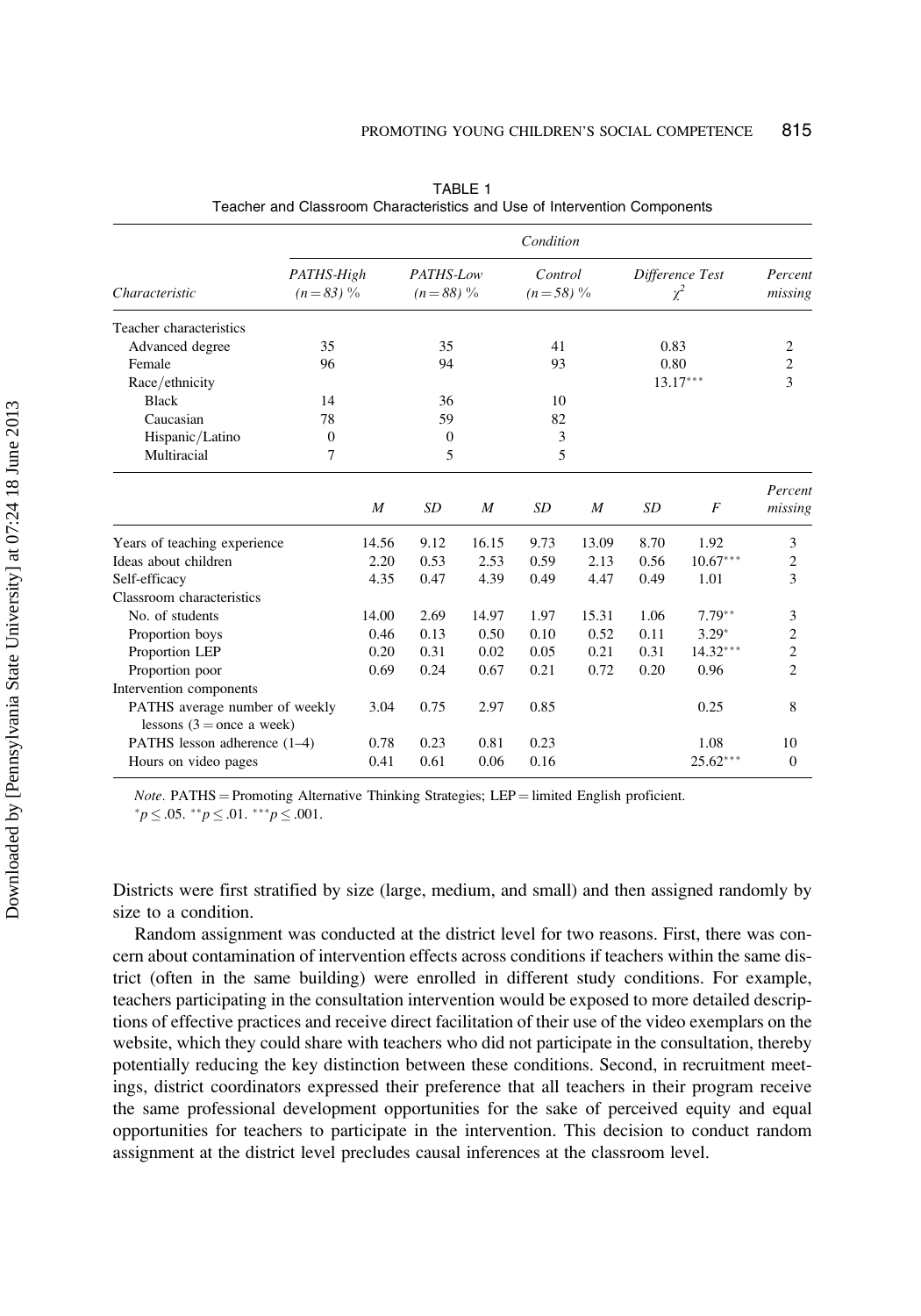|                        |                            | Condition |                           |                |                         |      |                      |                              |
|------------------------|----------------------------|-----------|---------------------------|----------------|-------------------------|------|----------------------|------------------------------|
| Characteristic         | PATHS-High<br>$(n=354) \%$ |           | PATHS-Low<br>$(n=384) \%$ |                | Control<br>$(n=242) \%$ |      | Difference Test<br>χ | Percent<br>missing           |
| Demographics           |                            |           |                           |                |                         |      |                      |                              |
| Boy                    |                            | 47<br>50  |                           |                | 49                      |      | 0.34                 | 3                            |
| Other language at home |                            | 30        | 6                         |                | 25                      |      |                      | $\overline{c}$<br>$72.43***$ |
| Race/ethnicity         |                            |           |                           |                |                         |      | $140.90***$          | 3                            |
| <b>Black</b>           |                            | 34        | 66                        |                | 31                      |      |                      |                              |
| Caucasian              |                            | 36        | 19                        |                | 35                      |      |                      |                              |
| Hispanic               |                            | 17        |                           | 3              | 19                      |      |                      |                              |
| Multiethnic            |                            | 5         |                           | 9              | 8                       |      |                      |                              |
| Other                  |                            | 8         |                           | $\overline{4}$ | 6                       |      |                      |                              |
|                        | M                          | SD        | $\boldsymbol{M}$          | SD             | M                       | SD   | $\sqrt{F}$           | Percent missing              |
| Maternal education     | 12.69                      | 2.26      | 12.83                     | 1.81           | 12.64                   | 1.93 | 0.77                 |                              |
| Age                    | 4.38                       | 0.31      | 4.40                      | 0.30           | 4.39                    | 0.32 | 0.46                 |                              |
| Fall teacher report    |                            |           |                           |                |                         |      |                      |                              |
| Social competence      | $3.58^{a}$                 | 0.71      | $3.44^{b}$                | 0.69           | $3.54^{ab}$             | 0.75 | $3.09*$              | 14                           |
| Social problems        | 2.03                       | 0.73      | 2.15                      | 0.74           | 2.11                    | 0.77 | 2.14                 | 14                           |
| Spring teacher report  |                            |           |                           |                |                         |      |                      |                              |
| Social competence      | $3.92^a$                   | 0.72      | $3.84^{ab}$               | 0.69           | $3.76^{\rm b}$          | 0.70 | $3.30*$              | 16                           |
| Social problems        | 1.99                       | 0.76      | 2.09                      | 0.73           | 2.15                    | 0.75 | 2.75                 | 16                           |

TABLE 2 Child and Family Characteristics and Child Fall Social Skills

*Note.* Subscripts indicate means that are significantly different from one another across rows. PATHS = Promoting Alternative Thinking Strategies.  $^*p \leq .05$ .  $^{***}p \leq .001$ .

As is evident in Tables 1 and 2, this less-than-ideal process for random assignment led to some systematic differences among conditions. Teachers in each condition had similar backgrounds in terms of education and experience and also reported similar levels of self-efficacy in the fall. Teachers in the PATHS-Low condition reported significantly higher levels of adult-centered views than did teachers in the other two conditions.

Classrooms across conditions had similar proportions of poor children. However, there were significant differences among conditions in the number of students per classroom and in the number of boys in the classroom (highest in the control condition). There was also a very significant difference in the percentage of children with limited English proficiency: Classrooms in the PATHS-Low condition had an average of only 2% children with limited English proficiency compared to 20% and 21% in the PATHS-High and control conditions, respectively. To adjust for these differences, we included all of these teacher- and classroom-level variables as covariates in the models predicting outcomes from condition.

There were also preintervention differences among children in the various conditions (see Table 2). With regard to demographics, children in the PATHS-Low condition classrooms were much less likely to have parents report that the family spoke a language other than English at home and were more likely to be Black. Children in the PATHS-High condition and control group were more likely to be Hispanic and Caucasian. Children in the PATHS-High condition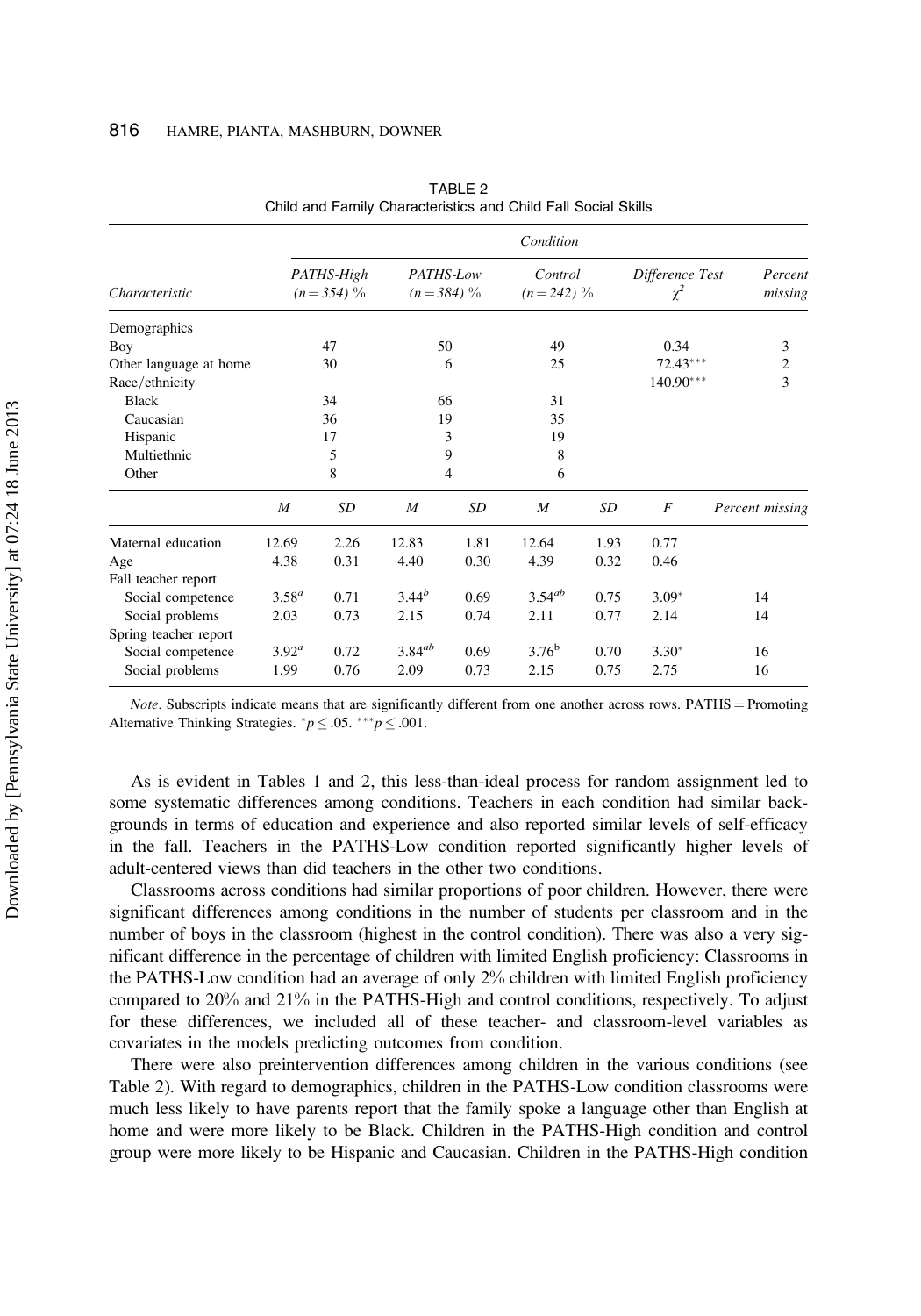classrooms were rated by teachers in the fall as somewhat more socially competent than children in the PATHS-Low condition. To address these potential biases, analyses controlled for child demographics and fall scores on social competence and problems.

In August 2004, prior to the start of the school year, teachers in each district attended a training and introductory workshop held at a convenient location. For large districts one workshop was conducted per district; smaller districts were combined into geographically organized trainings. Workshops were led by research staff and included between 5 and 30 teachers each. Teachers in all conditions were told that the purpose of the study was to learn more about children's literacy and social development and to pilot some new curricular materials. At the workshop teachers were trained in the intervention to which they were assigned (if any) and informed about a set of data collection requirements. The workshops were of varying lengths depending on condition: control was 2 hr, PATHS-Low was 1.5 days, and PATHS-High was 2 days. Teachers in the PATHS-High and PATHS-Low conditions also received a laptop computer to ensure equal access to the Web-based resources.

Teachers across all conditions were asked to report on children's social competence in the fall and spring. In the fall, teachers were asked to complete ratings on children within the first month of school. Spring ratings began in late April.

#### Measures

#### Child and Family Characteristics

Parents who agreed to have their child participate in the study also completed a brief family questionnaire that assessed the following child and family characteristics: gender, language spoken in the home, and years of maternal education. In addition, household income and the number of children and adults living in the household were used to calculate an income-to-needs ratio. We defined families as living ''in poverty'' using 150% of the federal poverty guidelines as the threshold. In the spring, teachers reported on the number of days each child was absent.

#### Classroom and Teacher Demographics

Classroom demographics. Data from family questionnaires completed by the parents of all consented children (not just selected children) were used to calculate a class-level measure of poverty. This was computed as the proportion of children (ranging from 0 to 1) within each class who met this criterion. Across the classrooms, an average of 75% of all of the parents in the classrooms consented to the study and thus completed the family questionnaire. Teachers reported on the number of children in their class as well as the number of boys and children of limited English proficiency.

**Teacher demographics.** Characteristics of the teachers participating in the study were collected from a teacher demographic questionnaire completed in the fall. Teachers reported their level of education (bachelor's degree or advanced degree) and their number of years of experience teaching.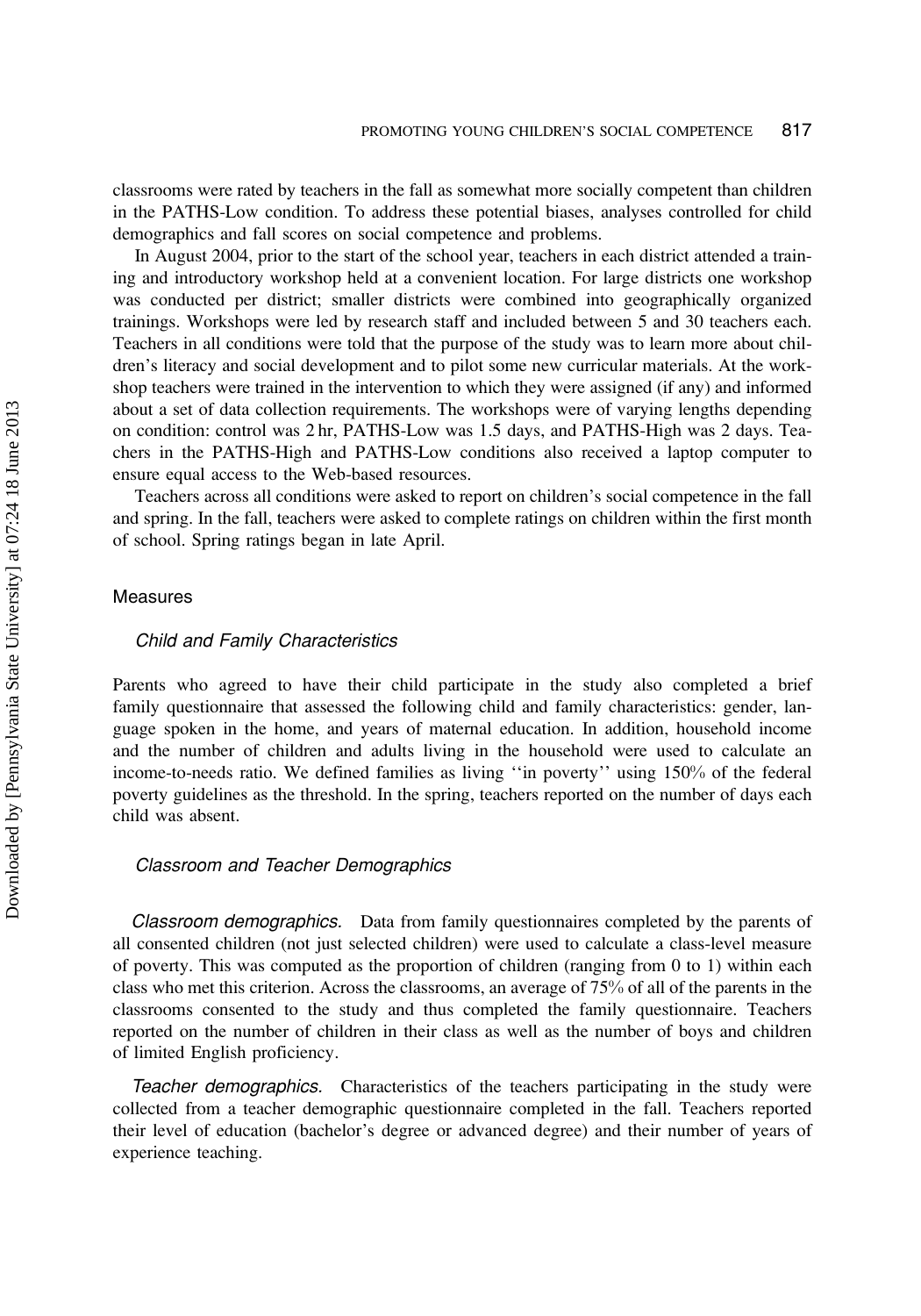### Teacher Beliefs

Several measures of teacher beliefs were included to help covary out nonrandom differences between treatment conditions.

Adult-centered beliefs. Teachers' adult-centered beliefs about children were measured with the Modernity Scale (Schaefer & Edgerton, 1985), a 16-item questionnaire that uses a 5-point Likert-type scale to discriminate between ''traditional'' or relatively adult-centered perspectives on interactions with children and more ''modern or progressive'' child-centered perspectives. Scores are derived by computing the mean of all items, with child-centered beliefs reverse scored. Teachers holding a more adult-centered view agreed with statements such as ''Children must be carefully trained early in life or their natural impulses make them unmanageable.'' Teachers with more child-centered beliefs agreed with statements such as ''Children should be allowed to disagree with their parents if they feel their own ideas are better.'' Cronbach's alpha was .80 in the present sample.

**Self-efficacy.** An abbreviated 6-item version of the Teacher Self-Efficacy Scale (Bandura, 1997) was included to assess teachers' sense of efficacy regarding management and motivation of children in their classrooms. The response scale ranged from *nothing* (1) to a great deal  $(5)$ , and items included questions such as ''How much can you do to get through to the most difficult students?'' and ''How much can you do to keep students on task on difficult assignments?'' The coefficient alpha for this scale was .84 in the present sample.

#### Intervention Conditions and Implementation Measures

As noted previously, teachers were assigned to one of three conditions: (a) PATHS-Low, (b) PATHS-High, or (c) control. Teachers across all conditions received the MTP-Literacy and Language (MTP-LL) activities (Justice, Pullen, Hall, & Pianta, 2003); however, teachers in the control condition did not receive the PATHS curriculum or any professional development supports.

Preschool PATHS. Teachers in the PATHS-High and PATHS-Low conditions were provided with a Web version of the Preschool PATHS curriculum in social competence (Domitrovich et al., 2004). The Preschool PATHS curriculum was a prepublication version that closely matched the current published form. Teachers were provided with 36 lessons, organized into eight units, to be delivered during circle time. The lessons focused on four target areas: (a) prosocial friendship skills; (b) emotion understanding and expression skills; (c) self-control; and (d) problem solving, with a focus on interpersonal negotiation and conflict resolution. Lessons each took between 15 and 30 min to complete and included the use of puppet characters, books, and picture cards demonstrating various emotions as well as scripts for teachers to follow. Teachers were provided with all of the required materials. Lesson guides also suggested extension activities to help teachers encourage the use of these prosocial behaviors and problemsolving strategies throughout the day.

Teachers were asked to implement one of the core Preschool PATHS activities each week. Use of the PATHS curriculum was assessed through year-end teacher report on the frequency with which teachers used the main Preschool PATHS activities: (1) not at all, (2) about once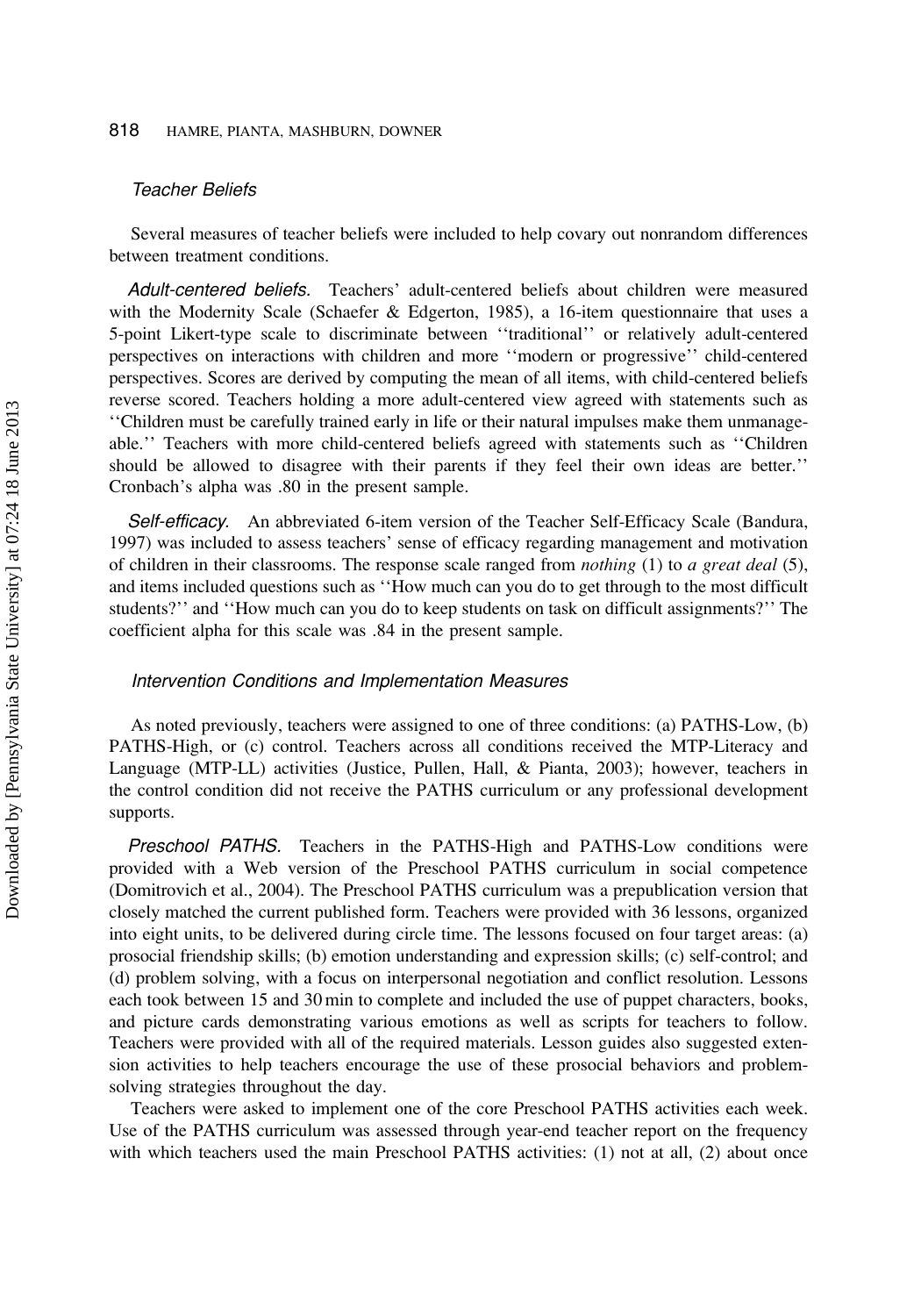per month, (3) once per week, (4) 2–4 times per week, and (5) daily use. As displayed in Table 1, there were not significant differences between the PATHS-High and PATHS-Low groups in terms of the frequency with which teachers reported using the core Preschool PATHS activities, which averaged approximately once a week.

Teachers' adherence to the PATHS curriculum was assessed through the coding of videotapes they sent in once a month. These videos consisted of them implementing a PATHS activity. Approximately three of these videotapes were coded for each teacher to provide an overall assessment of adherence to the curriculum. A 4-item MTP Implementation Checklist was completed for the portions of the videos in which teachers were implementing PATHS activities. Each item was scored as either present (1) or not present (0). The items were as follows: (a) Teacher language is in general accordance with the script in the activity plan; (b) the teacher has all listed materials available and easily accessible; (c) all listed materials are used in general accordance with the activity plan; and (d) all components of the lesson are completed. Scores for individual items were averaged to create an overall adherence score, which was then averaged across the year, with a possible score range of 0 to 10 points, indicating average adherence. Adherence was relatively high in this sample, with an average score of .79 and no significant difference between the PATHS-High and PATHS-Low groups. In the present sample, Cronbach's alpha was .73.

Coders were trained on the MTP Implementation Checklist and took a reliability test that consisted of watching and coding four videos. Coders had to obtain 80% exact agreement on these master-coded videos to begin coding tapes for this study. To assess the reliability of coding procedures as implemented by these trained coders, we had coders double-code a subset of tapes (approximately 10%); coders assigned the same binary rating for 89% of the items. Coders were blind to treatment assignment.

MTP website. Teachers in both the PATHS-High and PATHS-Low conditions also received on-demand access to video clip exemplars of high-quality interactions, including many examples of teachers effectively implementing the Preschool PATHS curriculum. These teaching exemplars were typically 1- to 2-min video clips highlighting a specific CLASS dimension of interaction accompanied by a text description of that teacher's behavior using language and terms drawn from the CLASS manual and tailored to the clip. All video clips featured real teachers and children from a diverse range of preschool classrooms. These resources were made available through access to the MTP website. Teachers were introduced to the website at the initial training and were reminded to use it through occasional newsletter reminders.

Use of the MTP website was measured using a Web-tracking system that documented the amount of time each teacher spent on each web page between December 2004 and June 2005. The Web-tracking system was not added to the website until December, so data on teachers' use of these resources during the first few months of the intervention were not available. To reduce the likelihood of overestimating Web use by teachers who stayed logged on to the website but were not actively using its resources, we truncated the maximum length of time for each page visit to 15 min. From this information, we assessed the total number of hours teachers spent on the portions of the website containing content designed to improve teachers' interactions with children (e.g., videos, teaching challenges). Although all teachers in the PATHS-High and PATHS-Low conditions had access to these pages, there was wide variability in the extent to which the teachers utilized these resources. The average amount of time teachers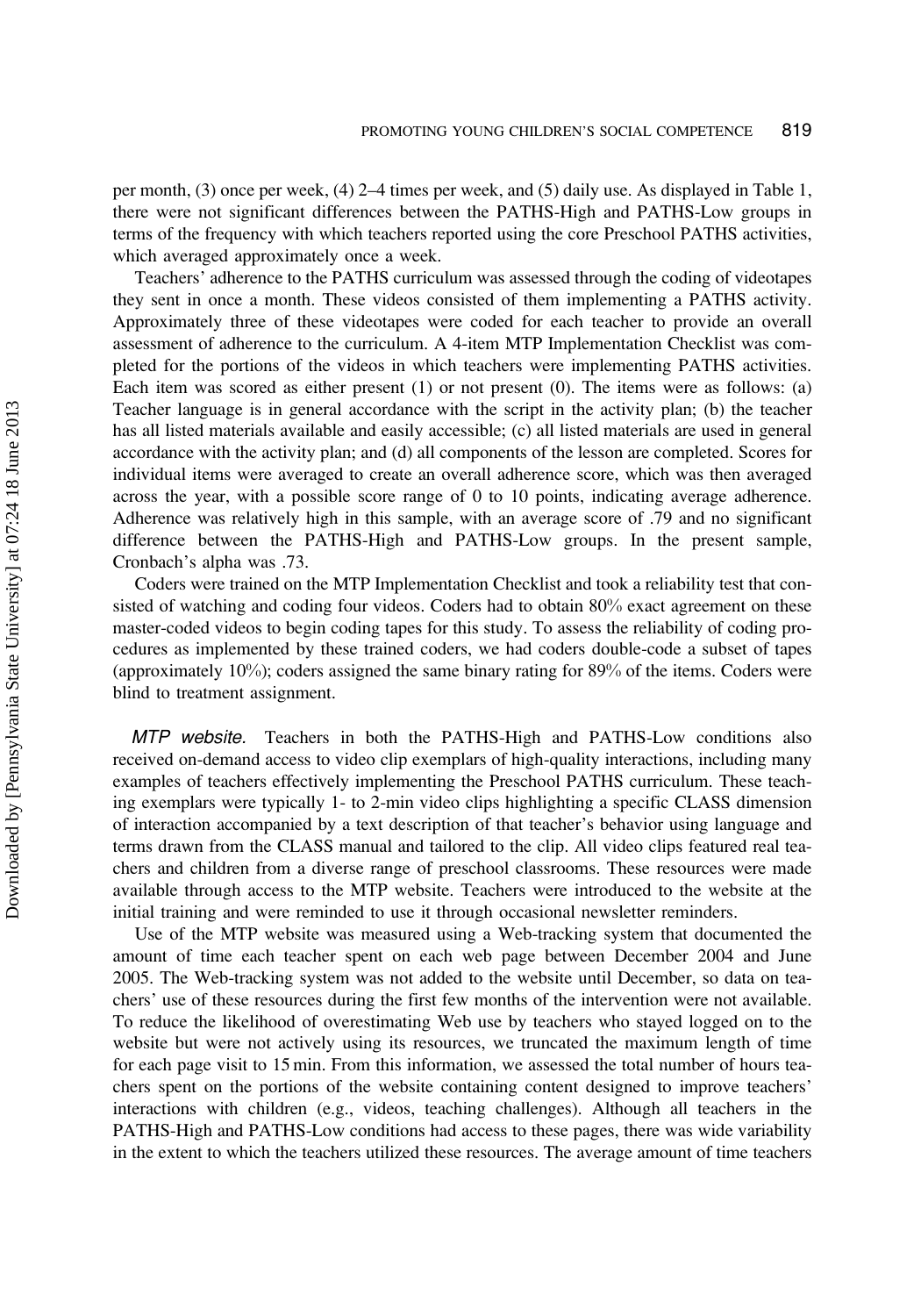spent on these video pages between December 2004 and June 2005 was 0.23 hr  $(SD = 0.47)$ , or about 14 min. However, teachers in the PATHS-High condition were much more likely to spend time on the these video pages, averaging 24 min, with a range from 0 to 235 min (almost 4 hr),  $F = 25.62$  (between  $= 1$ ; within  $= 169$ ),  $p < .001$ . Teachers in the PATHS-Low condition averaged only 3.9 min on the video pages over the 7 months, ranging from 0 to 53 min (about 1 hr).

PATHS-High. In addition to access to Preschool PATHS and the MTP website, teachers in the PATHS-High group received a year-long intervention (MTP-Consultancy) in which they were provided with one-on-one feedback and support of their implementation of Preschool PATHS and the literacy and language curriculum. Teachers videotaped their implementation of an instructional activity (alternating between PATHS and MTP-LL) and mailed the tape to their consultant, who then edited the tape into a series of three 1- to 2-min segments that focused on a specific aspect of interaction. Those edited segments were paired with specific written feedback that focused explicitly on interactive behaviors of the teacher and the children's cues and responses, using the CLASS as a framework to guide the selection of video and discussion of specific components of teacher–child interactions. The videos, written feedback, and questions were then posted on a private website for the teachers' viewing and response. Teachers and consultants then met online in a video chat to discuss the prompts and feedback and to problem solve. This entire cycle was spread over 2 weeks and was repeated throughout the year. Teachers completed an average of 12 cycles across the year  $(SD = 3.66)$ , ranging from 4 to 19 cycles (Downer, Kraft-Sayre, et al., 2009).

#### Teacher-Reported Social Competence and Problems

The Teacher-Child Rating Scale (TCRS; Hightower et al., 1986) was used to assess teacher perceptions of social competencies and problem behaviors. In both the fall and spring, teachers rated children on 20 social competence items and 18 behavior problem items. For the purposes of this study, five subscales were used: Frustration Tolerance (sample items: ''accepts things not going his/her way'' and "copes well with failure";  $\alpha = .91$ ), Assertiveness (sample items: "comfortable as a leader" and "expresses ideas willingly";  $\alpha = .88$ ), Task Orientation (sample items: "completes work" and "functions well even with distraction";  $\alpha = .92$ ), Social Skills (sample items: "has many friends" and "well liked by classmates";  $\alpha = .94$ ), and Conduct Problems (sample items: "disruptive in class" and "overly aggressive to peers (fights)";  $\alpha = .90$ ). All scales had five items, with the exception of Conduct Problems, which had six items. Teachers used a 5-point scale (for positive items:  $1 = not$  at all,  $3 =$  moderately well, and  $5 = \text{very well}$ ; for negative items:  $1 = \text{not a problem}$ ;  $3 = \text{moderate problem}$ ;  $5 = \text{very serious}$ problem) to indicate how well the statements concurred with their view of the child. The TCRS is a well-validated measure; scores on the TCRS are correlated with other measures of children's social functioning and are predictive of later adjustment (Hamre & Pianta, 2001).

Teachers also reported on the quality of their relationships with students by completing the Student-Teacher Relationship Scale (STRS; Pianta, 2001). This scale provides measures of closeness and conflict, and scores range from 1 to 5 (1 = definitely does not apply;  $2 =$  not really;  $3 =$  neutral, not sure;  $4 =$  applies somewhat; and  $5 =$  definitely applies). Examples of closeness items include ''I share an affectionate, warm relationship with this child'' and 'The child values his/her relationship with me.'' Examples of conflict items include 'The child and I always seem to be struggling with each other'' and ''The child easily becomes angry at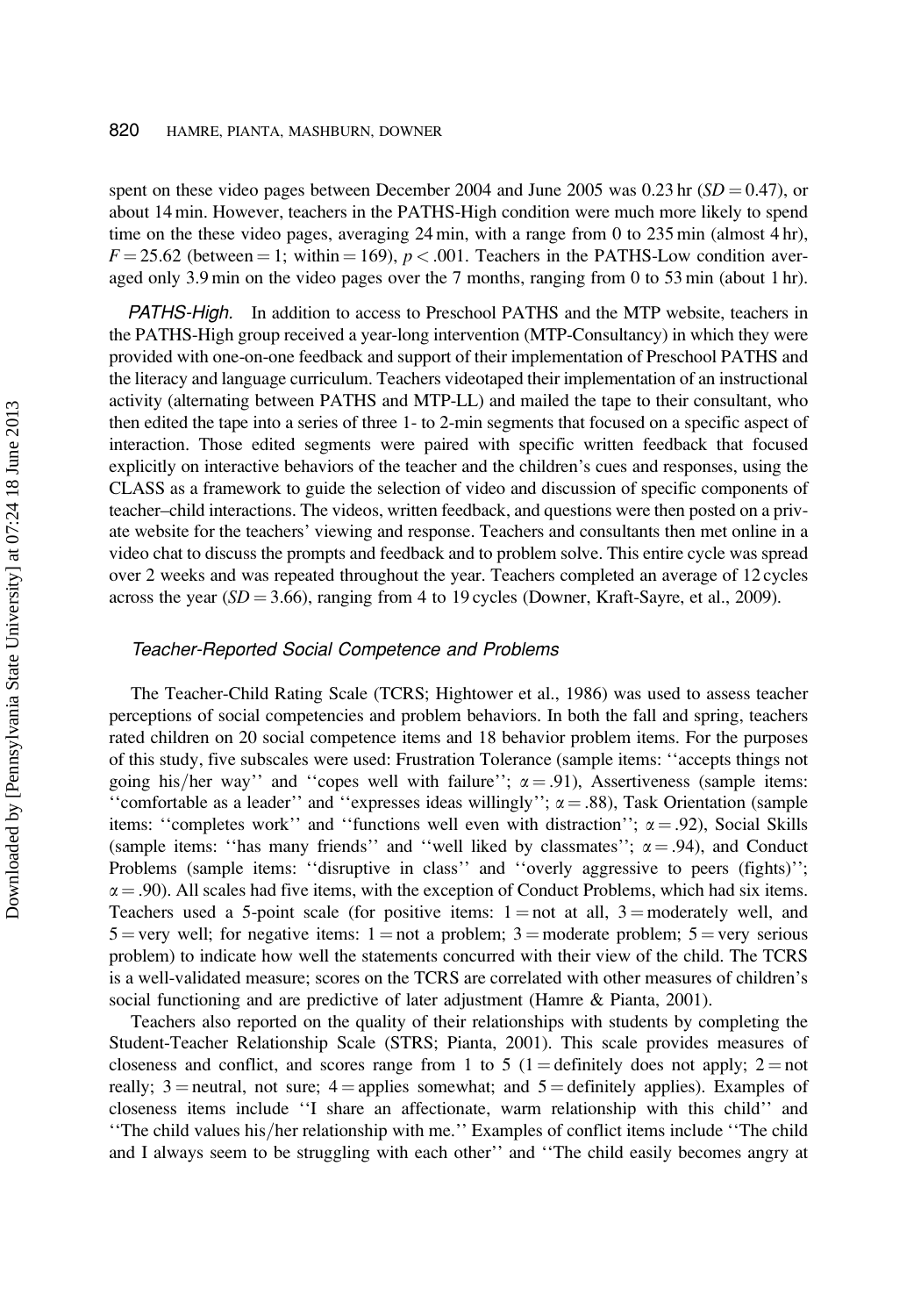me.'' The closeness scale is the mean of seven items and had a Cronbach's alpha of .84. The conflict scale is the mean of eight items and had a Cronbach's alpha of .87. The STRS is a widely used measure of teachers' perceptions of their relationships with students and has shown validity with regard to predicting academic and social functioning in prekindergarten through the elementary grades (Hamre & Pianta, 2001; O'Connor & McCartney, 2007; Pianta, Steinberg, & Rollins, 1995).

Consistent with research suggesting that the subcomponents of social development are highly correlated with one another and the study's goal to examine effects on children's social development more broadly, a factor analysis was completed to reduce the outcome measures. Factor analysis using the five subscales of the TCRS and the two subscales of the STRS revealed two distinct factors: Social Competence and Social Problems. Social Competence consisted of ratings on assertiveness, task orientation, and social skills from the TCRS and teacher-rated closeness from the STRS. The Social Competence composite had strong reliability in both fall and spring ( $\alpha s = .82$ ) and .81, respectively). Social Problems consisted of ratings on frustration tolerance (reversed) and conduct problems from the TCRS and teacher-rated conflict from the STRS. The Social Problems composite had strong reliability in both fall and spring ( $\alpha s = .86$  and  $.85$ , respectively).

#### Analyses

The data structure included children nested within each of the 233 prekindergarten classrooms, and we conducted two-level hierarchical linear modeling (Raudenbush & Bryk, 2002) to account for the nested nature of the data. All analyses were conducted using the MIXED procedure in SAS (Singer, 1998), and missing data were imputed using SAS. Twenty imputed data sets were created, and the results were merged across these data sets. The results were also analyzed using nonimputed data, and the results were very similar.

To address the first research question, we examined the extent to which children's exposure to PATHS (PATHS-High or PATHS-Low) was associated with increases in teacher-reported social competence or decreases in teacher-reported social problems during the prekindergarten year compared to children in the control group who were not exposed to PATHS. These analyses controlled for child (Level 1) and teacher and classroom (Level 2) characteristics.

To answer the second research question we used data from only teachers and children in the PATHS-High and PATHS-Low conditions first to examine whether there were differences in outcomes for the children in these two conditions and then to examine the extent to which the frequency and fidelity of teachers' use of the Preschool PATHS curriculum and MTP website was associated with gains in teacher-reported social skills during prekindergarten. A similar analytic strategy to the one described previously was followed for these analyses.

#### RESULTS

#### Descriptive Data

Table 2 presents descriptive data on children's social competence and social problems in the fall and spring of the prekindergarten year. In general children were rated as fairly socially competent, with relatively low levels of social problems. It should not be surprising that these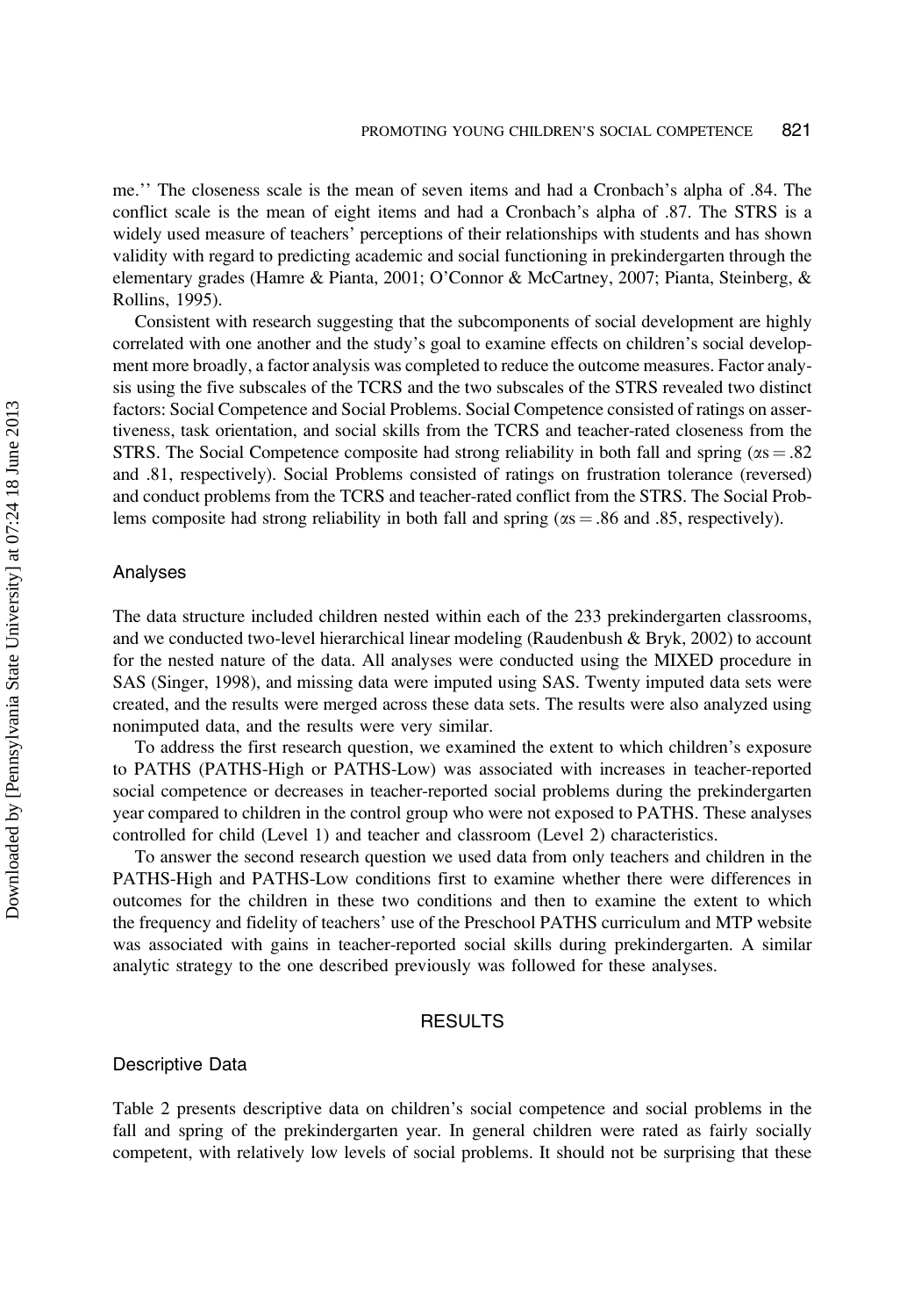two elements of children's social behavior were moderately associated: Children who were rated by teachers as more socially competent were also rated as having fewer social problems in both the fall and spring  $(r = -0.52, p < .001$ ; and  $r = -0.53, p < .001$ , respectively). Teacher ratings of social competence and problems were also highly stable: Correlations between fall and spring social competence were high ( $r = .70$ ,  $p < .001$ ), as were correlations between fall and spring social problems  $(r = 0.73, p < .001)$ .

#### Prekindergarten Social Outcomes as a Function of Exposure to Preschool PATHS

The first research question examined the extent to which children who were exposed to PATHS had greater teacher-reported social development across the prekindergarten year than did children in the control condition. Results of the two-level hierarchical linear model are presented in Table 3, which includes unstandardized coefficients and standard errors that identify the magnitudes and directions of the associations between each Level 1 and Level 2 predictor and the seven measures of social development.

|                           | Social competence |     | Social problems |     |  |
|---------------------------|-------------------|-----|-----------------|-----|--|
| Variable                  | B                 | SE  | B               | SE  |  |
| Intercept                 | 3.85              | .02 | 2.06            | .02 |  |
| Fall outcome              | $0.63***$         | .02 | $0.72***$       | .02 |  |
| <b>PATHS</b>              | $0.16**$          | .05 | $-0.07$         | .05 |  |
| Covariates                |                   |     |                 |     |  |
| Child characteristics     |                   |     |                 |     |  |
| Maternal education        | 0.01              | .01 | $-0.00$         | .01 |  |
| Age                       | $0.19**$          | .06 | $-0.10$         | .06 |  |
| Boy                       | $-0.10**$         | .03 | 0.07            | .04 |  |
| Non-English               | $-0.08$           | .13 | $-0.03$         | .14 |  |
| <b>Black</b>              | $-0.05$           | .04 | 0.06            | .04 |  |
| Hispanic                  | $0.13*$           | .07 | $-0.07$         | .07 |  |
| Other                     | $0.13*$           | .06 | $-0.12$         | .07 |  |
| Days absent               | $-0.01***$        | .00 | 0.00            | .00 |  |
| Teacher characteristics   |                   |     |                 |     |  |
| Advanced degree           | $0.13**$          | .04 | $-0.02$         | .05 |  |
| Years teaching            | 0.00              | .00 | 0.00            | .00 |  |
| Authoritarian beliefs     | $-0.04$           | .04 | 0.00            | .04 |  |
| Self-efficacy beliefs     | $0.12**$          | .04 | $-0.09$         | .04 |  |
| Classroom characteristics |                   |     |                 |     |  |
| No. of students           | 0.00              | .01 | $-0.01$         | .01 |  |
| Proportion boys           | 0.03              | .16 | 0.03            | .18 |  |
| Proportion LEP            | $-0.05$           | .14 | 0.22            | .16 |  |
| Proportion poor           | $-0.10$           | .11 | 0.14            | .11 |  |
|                           |                   |     |                 |     |  |

| TABLE |  |
|-------|--|
|-------|--|

Associations Between Teachers' Participation in MyTeachingPartner (PATHS-Low and PATHS-High vs. Control) and Children's Social Development During Prekindergarten

*Note.* PATHS = Promoting Alternative Thinking Strategies; LEP = limited English proficient.  ${}^*p \leq .05.$   ${}^{**}p \leq .01.$   ${}^{***}p \leq .001.$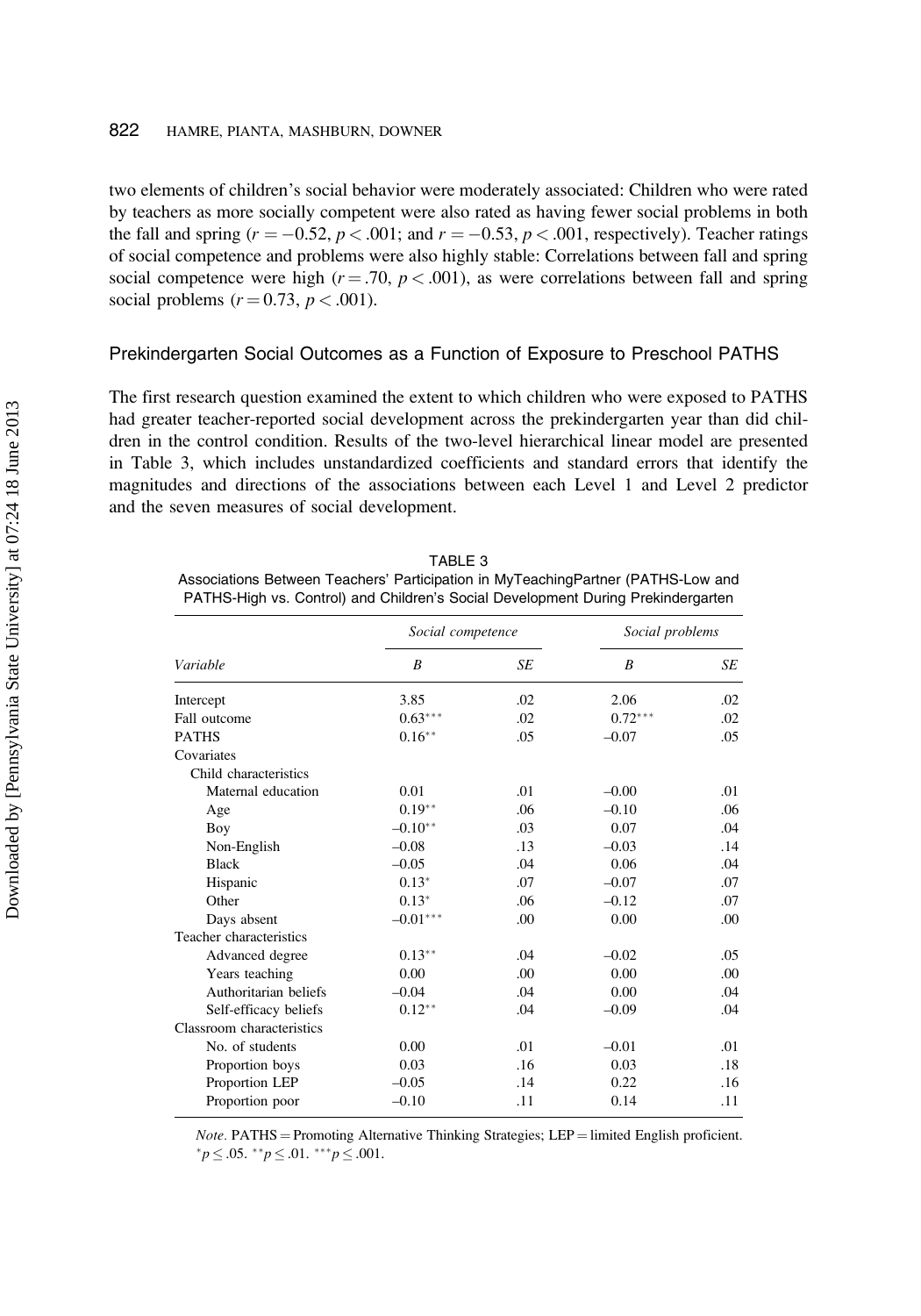After controlling for child, teacher, and classroom covariates, we found that children in PATHS classrooms were reported by teachers to have greater growth in social competence than children in the control classrooms  $(d = .22)$ . There were no differences in teachers' ratings of children's social problem behaviors.

## Prekindergarten Social Outcomes as a Function of the Use of Curricular and Professional Development Resources

The second analysis examined the extent to which there were differences in teacher-reported social competence or problems for children in classrooms in which teachers received

| TABLE 4                                                                        |
|--------------------------------------------------------------------------------|
| Associations Between Teachers' Use of PATHS and the MTP Website and Children's |
| Social Development During Prekindergarten                                      |

|                              | Social competence |     | Social problems |     |  |
|------------------------------|-------------------|-----|-----------------|-----|--|
| Variable                     | B                 | SE  | B               | SE  |  |
| Intercept                    | 3.88              | .02 | 2.04            | .02 |  |
| Fall outcome                 | $0.62***$         | .03 | $0.72***$       | .03 |  |
| Intervention components      |                   |     |                 |     |  |
| PATHS-High support           | $-0.04$           | .06 | $-0.00$         | .05 |  |
| Frequency of PATHS lessons   | $0.09***$         | .03 | $-0.04$         | .03 |  |
| PATHS implementation quality | $-0.10$           | .10 | $-0.06$         | .11 |  |
| Hours on MTP website         | $0.12*$           | .05 | $-0.07$         | .06 |  |
| Covariates                   |                   |     |                 |     |  |
| Child characteristics        |                   |     |                 |     |  |
| Maternal education           | $0.02*$           | .01 | $-0.01$         | .01 |  |
| Age                          | $0.20**$          | .07 | $-0.06$         | .07 |  |
| Boy                          | $-0.11*$          | .04 | $0.09*$         | .04 |  |
| Non-English                  | $-0.08$           | .15 | $-0.07$         | .17 |  |
| <b>Black</b>                 | $-0.05$           | .04 | 0.06            | .05 |  |
| Hispanic                     | 0.08              | .07 | $-0.07$         | .09 |  |
| Other                        | 0.06              | .07 | $-0.13$         | .08 |  |
| Days absent                  | $-0.01***$        | .00 | 0.00            | .00 |  |
| Teacher characteristics      |                   |     |                 |     |  |
| Advanced degree              | $0.12*$           | .05 | $-0.01$         | .06 |  |
| Years teaching               | 0.00              | .00 | 0.00            | .00 |  |
| Authoritarian beliefs        | $-0.05$           | .04 | $-0.01$         | .04 |  |
| Self-efficacy beliefs        | $0.17**$          | .05 | $-0.13*$        | .05 |  |
| Classroom characteristics    |                   |     |                 |     |  |
| No. of students              | 0.00              | .01 | $-0.00$         | .01 |  |
| Proportion boys              | $-0.11$           | .19 | 0.09            | .21 |  |
| Proportion LEP               | 0.03              | .17 | 0.18            | .19 |  |
| Proportion poor              | $-0.15$           | .11 | 0.20            | .13 |  |
|                              |                   |     |                 |     |  |

 $Note.$  PATHS = Promoting Alternative Thinking Strategies; MTP = MyTeachingPartner;  $LEP =$  limited English proficient.

 ${}^*p \leq .05.$   ${}^{**}p \leq .01.$   ${}^{***}p \leq .001.$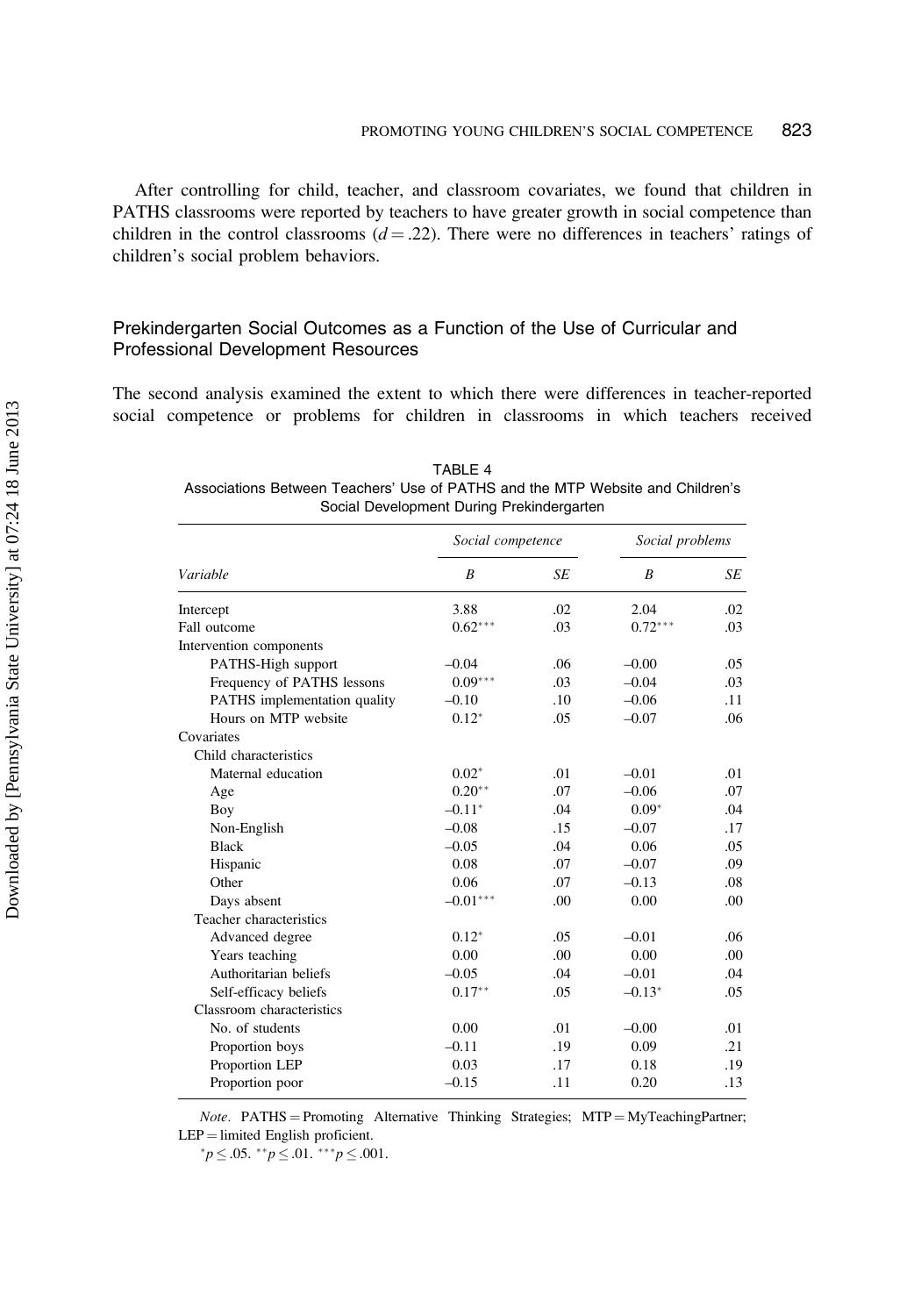consultation supports as compared to only Web supports for implementation of the PATHS curriculum. These analyses were conducted only within the two groups that had access to the Preschool PATHS curriculum (the PATHS-High and PATHS-Low conditions). Results of this two-level hierarchical linear model are presented in Table 4, which includes unstandardized coefficients and standard errors that identify the magnitudes and directions of the associations between each Level 1 and Level 2 predictor and spring teacher ratings of children's social competence and social problems. Teachers in the PATHS-High and PATHS-Low conditions reported similar levels of children's social competence and problems at the end of the prekindergarten year (see Table 4). This model also examined the extent to which teachers' use of intervention resources, namely their self-reported frequency of use of the Preschool PATHS curriculum, observed adherence to PATHS lessons, and observed usage of the MTP website usage, was associated with differences in teacher-reported social development across the prekindergarten year. Teachers who reported using the PATHS lessons more often also reported greater increases in children's social competence from fall to spring of the prekindergarten year. In addition, teachers who spent more time on the MTP website reported greater increases in teacher-reported social competence among children in their classrooms than did teachers who spent less time on the website. There were no associations between implementation quality and children's social competence. None of the implementation measures were associated with decreases in children's social problems.

#### **DISCUSSION**

#### Curricular Supports for Social Development in Prekindergarten

This study, combined with other recent research conducted by the Preschool PATHS developers (Bierman, Domitrovich, et al., 2008; Domitrovich et al., 2007), provides support for the efficacy of the Preschool PATHS curriculum. It is important to note that this is the first independent examination of the Preschool PATHS curriculum. Children in classrooms that implemented Preschool PATHS were reported by teachers to have increased levels of social competence (assertiveness, task orientation, peer social skills, and closeness with teachers) over the course of the prekindergarten year compared to children in classrooms that did not implement Preschool PATHS. However, teachers who implemented PATHS did not report more significant reductions in social problems than teachers who did not implement PATHS. Additional evidence regarding the potential impact of Preschool PATHS comes from analyses that examined the association between implementation fidelity and child outcomes. Among those who used Preschool PATHS, teachers who reported using the Preschool PATHS curriculum more often reported greater gains in some areas of children's social competence. Effect sizes for dosage were small to moderate and consistent with previous research on Preschool PATHS. It is important to note that effect sizes were based on teacher-reported social competencies in spring, with fall scores controlled. Given the high level of stability of these types of ratings ( $rs = .70$  in this sample) prediction to changes in scores is noteworthy. Nevertheless, there is a clear need to examine the extent to which the small to moderate effects on some aspects of prekindergarten children's social competence observed here and in many other studies of universal prevention curricula may lead to longer term positive outcomes.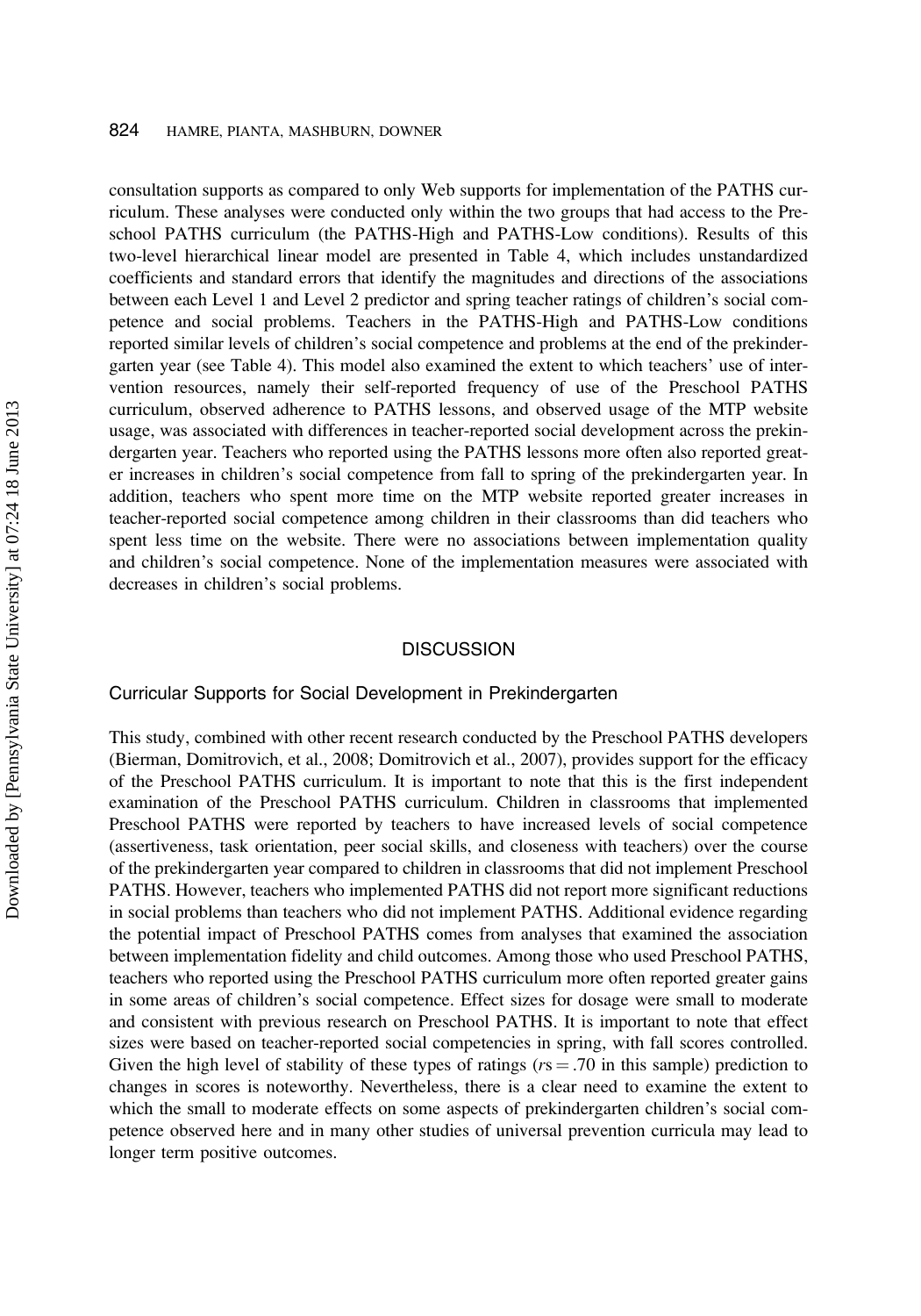In contrast to a recent trial that showed effects primarily on children's social cognition skills (Bierman et al., 2008), such as emotion recognition and responsible decision making, the current trial showed effects on the more distal target of children's social competence—assessed here through teachers' reports of assertiveness, peer social skills, task orientation, and teacher–child relational closeness. It is these social competencies that kindergarten teachers consistently rate as most critical to a child's successful transition to school (Rimm-Kaufman et al., 2000) and that predict children's long-term social and academic success in school (Birch & Ladd, 1998; Hamre et al., 2001; McClelland, Acock, & Morrison, 2006).

As with previous trials of Preschool PATHS specifically (Bierman, Nix, et al., 2008; Domitrovich et al., 2007), and many universal prevention curricula in general, children's exposure to the curricula was associated with gains in social competence but not reductions in social problems. Bierman and Welsh (1997) suggested that this is a consequence of the low base rates of behavior problems in classrooms and the fact that these universal programs are not as intensive as programs that more consistently demonstrate efficacy for reducing behavior problems. Low base rates of behavior problems were certainly an issue in the current study, with teachers reporting that the average child had conduct problems that were rated 1.5 on a 5-point scale (between  $1 =$  not a problem and  $2 =$  a mild problem). The use of a more targeted child sampling strategy that assessed children with the most severe problem behaviors in the beginning of the year might allow for the detection of these potential effects. For example, research on the elementary version of PATHS has suggested that exposure to the intervention among a targeted group of special education children produced sustained reductions in children's externalizing behaviors (Kam, Greenberg, & Kusche, 2004).

Preschool PATHS is intended to be a universal prevention program that focuses on enhancing the self-control and problem-solving capacities of all children, but it does not directly target children with severe disruptive behavior. In contrast, programs such as the Chicago School Readiness Project (Raver et al., 2009), that provide both universal and targeted classroom-based supports to teachers and children, have been shown to reduce problem behaviors. The Chicago School Readiness Project provided training, coaching, and stress reduction workshops for teachers, as well as direct services for children with the most significant problem behaviors. It may be that this provision of direct services for children is a necessary component of programs that will be successful in reducing problem behaviors.

There was also not evidence to support that contention that teachers who adhered more closely to PATHS lessons would report more positive social competence development among their children. As discussed by O'Donnell (2008) in her review of fidelity of implementation in K–12 curricular research, very few studies assess adherence, and when they do many fail to find associations between adherence and outcomes (e.g., Spoth, Guyll, Trudeau, & Goldberg-Lillehoj, 2002). In the present study, the lack of association may be due in part to the lack of sensitivity of the adherence measure, which only captured relatively gross measures of adherence, such as whether teachers followed the lesson script and completed all aspects of the lesson.

#### Implementation Supports for Teachers: The MTP Model

This study also examined the extent to which two different forms of support for teachers' implementation of PATHS were associated with children's social outcomes. The resources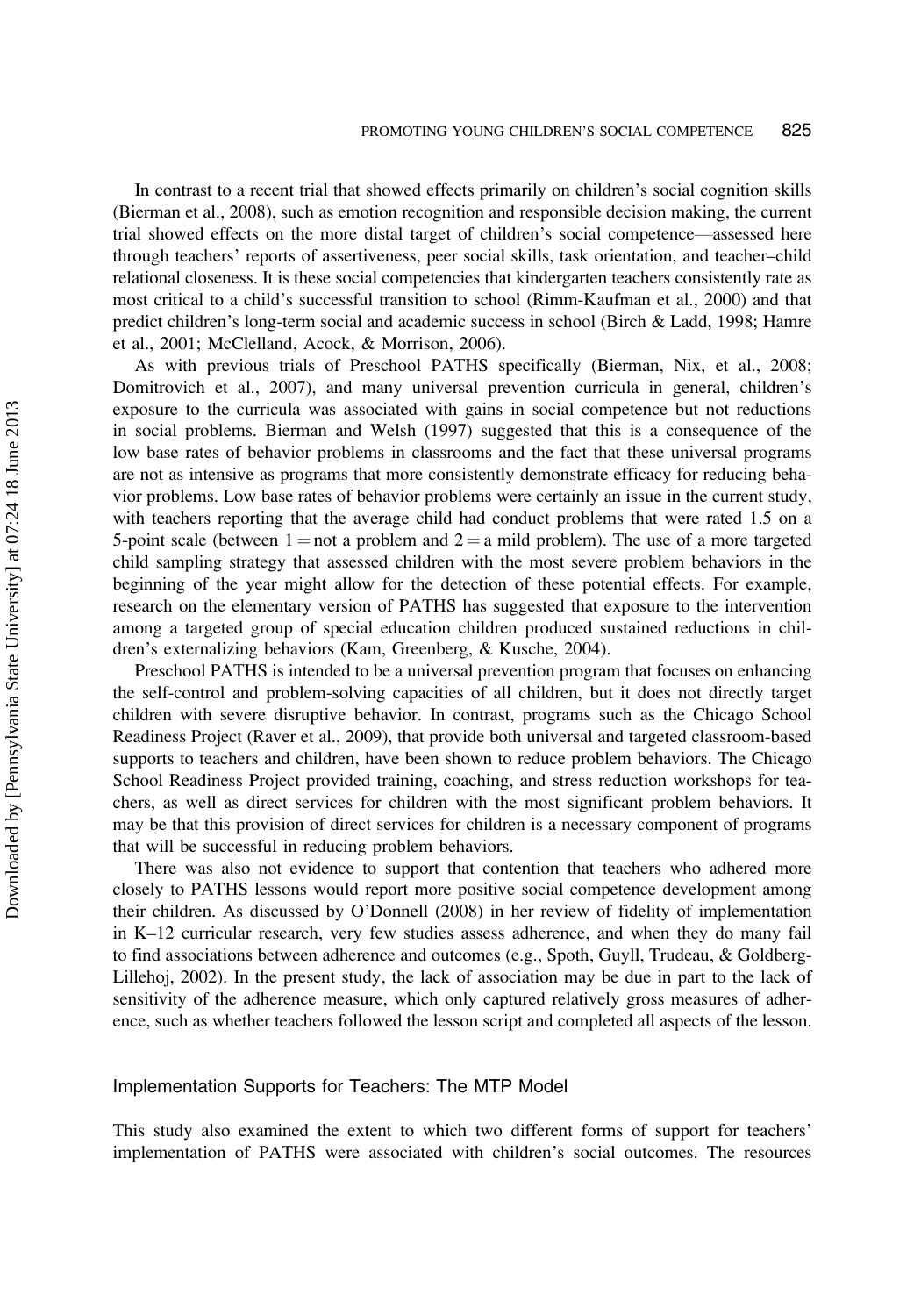provided in both support conditions—exposure to Web-based curricular supports in the form of video examples of high-quality teaching practices (Pianta, Mashburn, et al., 2008)—were associated with gains in children's teacher-reported social competence.

These associations are notable, particularly given the relatively low-intensity (and low-cost) nature of this form of teacher support. We know of no other studies that have connected teachers' use of Web-based implementation supports to child outcomes. Although the overall amount of time that teachers spent on this website was quite small, the Web resources were designed to provide real-time support to teachers in a very efficient manner. Teachers were able to go to the MTP website and pull up the page that provided the activity script for a particular lesson. On that page was a link to a list of short videos, 1 to 3 min each, that demonstrated teachers effectively implementing that particular lesson along with text highlighting the particular components of effective implementation. This study provides preliminary evidence that these types of brief, real-time supports for teachers may have positive consequences for the children in their classrooms.

It is important to note, however, that design limitations prevent any strong conclusions about the causal nature of these findings. It is quite possible that teachers who used these resources differed in significant ways from other teachers and that these unmeasured characteristics may explain the differences in child outcomes. Based on previous work (Downer, Locasale-Crouch, et al., 2009). we know that teachers with less experience and those with higher self-efficacy beliefs used the MTP video resources more often. These variables were thus included as controls in the current models. Nevertheless, unmeasured variables may explain this association.

There was no evidence that the more intensive form of support—teacher consultation provided additional benefits to students above and beyond teachers' access to the website. This is in contrast to other data from this study that demonstrate greater gains in children's literacy and language development for classrooms in which teachers were provided with the consultation support compared to classrooms in which teachers received only the Web supports (Downer et al., in press; Mashburn et al., 2010). The potential effects of the MTP consultation supports on children's social competence may have been limited in part by the dual focus of this project on social and academic development. Although this dual focus is an important strength of the MTP program, reflecting the wealth of data on the interdependent nature of children's social and academic development (Arnold, 1997; Ayllon & Roberts, 1974; Miles & Stipek, 2006), it also may have diffused the potential impact of the teacher supports. For example, MTP consultation cycles (repeated every 2 weeks) typically alternated between focusing on implementation of Preschool PATHS and implementation of the MTP-LL activities. The increasing national focus on improving young children's literacy and language skills and the fact that the MTP-LL activities were to be completed every day rather than once a week like PATHS may have biased teachers and consultants toward a focus on these activities.

#### Limitations

In addition to some of the limitations noted previously, one major limitation of the current work is that all outcome measures were based on teacher report—there were no direct assessments or observations of children's behavior in this study. These changes likely reflect both real changes in children's social functioning as well as teachers' views of children (Konold & Pianta,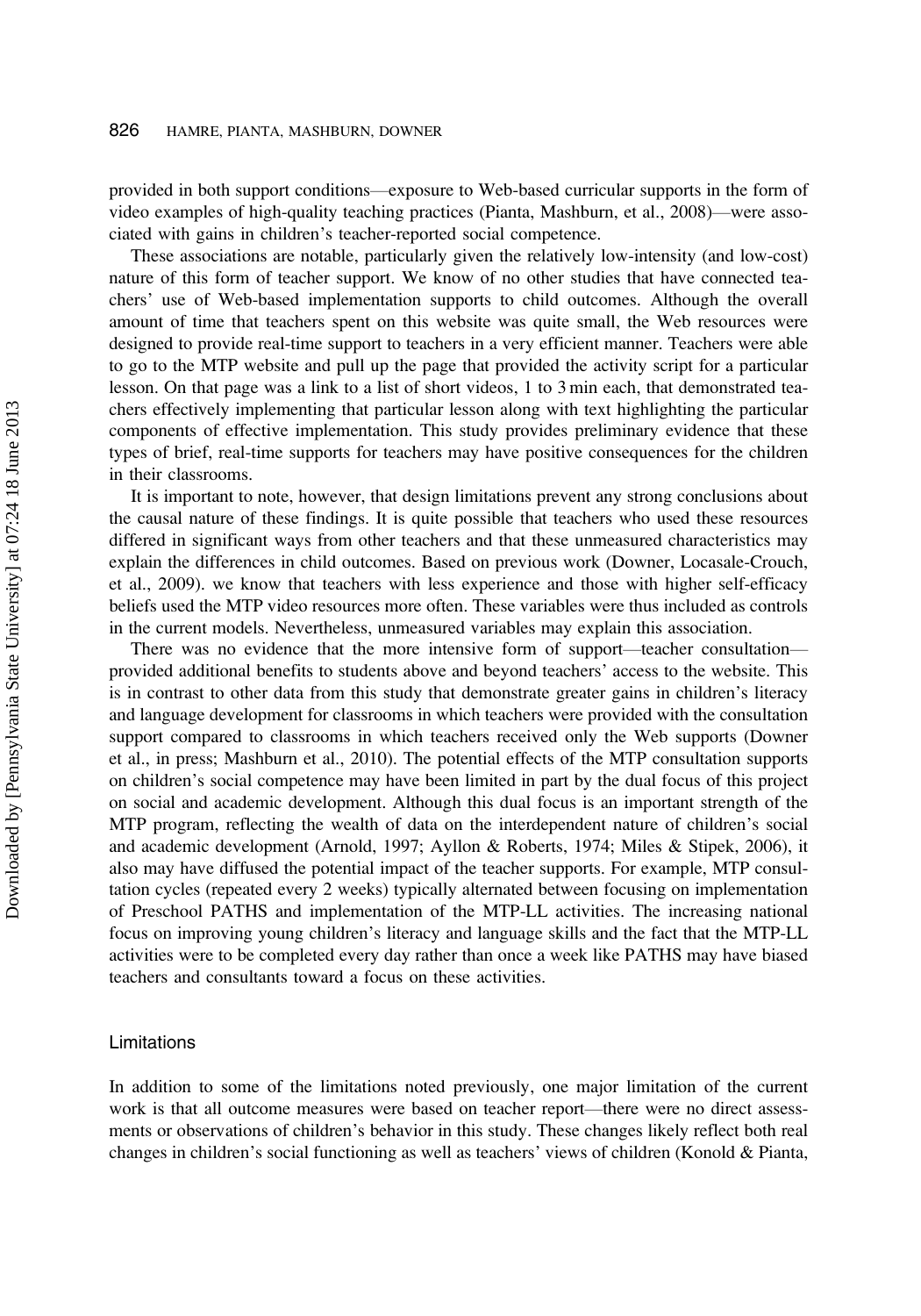2007; Mashburn, Hamre, Downer, & Pianta, 2007). Although we are of course interested in ''real'' changes in children's functioning, there is strong evidence to support the validity of teachers' reports of children social competence. Teacher ratings of these skills predict unique variance in children's long-term success in school and in life (Entwisle & Hayduk, 1988; Hamre & Pianta, 2005), and are one important indicator of functioning. Teachers' subjective views on children are important determinants of the ways in which teachers interact with them in the classroom (Dobbs & Arnold, 2009). Another reason to be concerned about teacher reports is the potential that teachers who received the intervention were more inclined to report positive outcomes for children, simply because they were receiving the intervention. However, if this were true we would expect to see evidence for this bias across all outcome measures. Thus, our lack of findings for decreases in problem behavior suggests that the improvements in social functioning reflect more than a self-fulfilling response pattern for participating teachers. Furthermore, a parallel study that combined Preschool PATHS with literacy and language curricular supports and used random assignment did not find differences in teacher-reported social competencies (Bierman, Domitrovich, et al., 2008), suggesting that teacher response bias is not inherent in this type of work. Nevertheless, future work should include direct assessments and observations of children's social competence as well as reports from other adults (e.g., parents or kindergarten teachers).

Furthermore, although this study used a randomized control methodology, the intervention and control groups differed in multiple ways, limiting our ability to clearly demarcate the exact causal mechanisms that may explain the significant differences in children's social functioning observed across groups. Consistent with other recent research (e.g., Hill, Brooks-Gunn, & Waldfogel, 2003; Raver et al., 2009) we used a regression adjustment approach to account for the heterogeneity in a variety of classroom- and child-level characteristics. However, other unmeasured characteristics may have influenced the current findings. It is notable that the biggest differences in classroom composition and child characteristics were between the PATHS-Low classrooms and the other two conditions; classrooms, teachers, and children in the PATHS-High and control groups appeared very similar on most measured characteristics. Thus, unmeasured differences between these groups likely had less of an influence on outcomes than they would have if the control group had differed significantly from both intervention groups.

A final limitation worth noting is that teachers self-reported their utilization rates of the Preschool PATHS activities retroactively, and these reports could have been influenced by social desirability and inaccurate recollections. Other work has suggested that teacher-reported and observed implementation are not well aligned (Hamre et al., 2010). Ideally, time spent implementing these activities would be measured more objectively, through independent observation or through daily or weekly logs. This project did attempt to use biweekly logs, but teacher compliance with this aspect of the data collection was relatively low. However, among teachers who did complete these logs relatively often, there was a moderate correlation with their year-end reports of frequency of use of PATHS, providing some evidence of the validity of this teacherreported measure.

#### Implications

This study provides further evidence that universal curricula focused on enhancing children's social and emotional competencies may be effective at increasing the types of classroom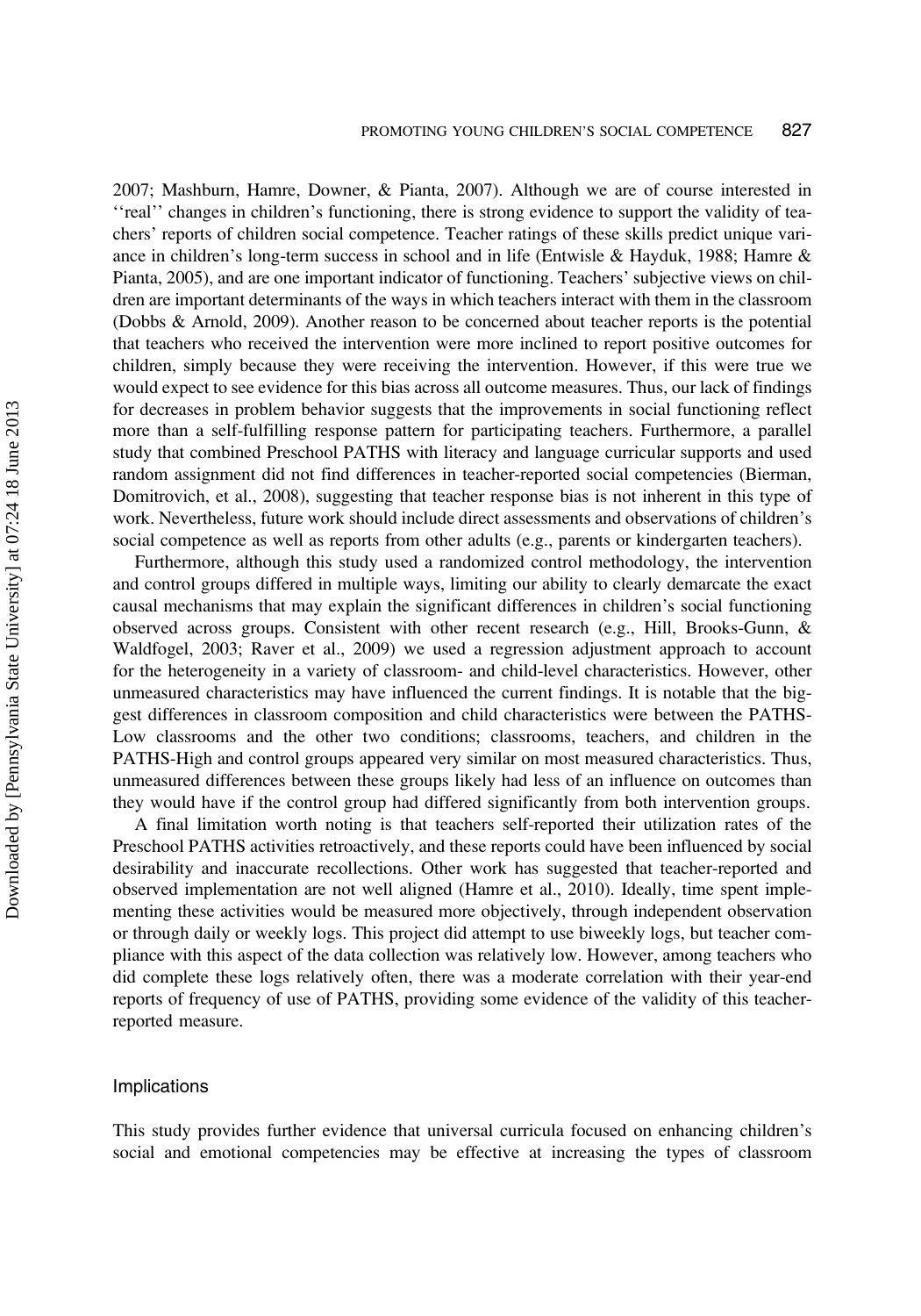behaviors teachers feel are most important to long-term school success—assertiveness, frustration tolerance, and task orientation. Yet Elias, Bruene-Butler, Blum, and Schuyler (2000) suggest that principals, teachers, and other school personnel have questions and concerns about why these social and emotional learning (SEL) curricula are necessary and whether teaching SEL material will take time away from academic instruction. This is typically less of a concern in early childhood contexts, but as early childhood classrooms become a part of elementary schools and the K–12 system, these issues are likely to arise. It is important for the field to continue to document the ways in which investments in SEL curricula have real and meaningful effects on children's social and academic performance.

Teacher-educators and policymakers recognize that ongoing training and support for high-quality implementation of curricula can be a vital component of systems that ensure the value of education experiences, particularly for students at risk for early school failure (Meisels, 2007; Pew Charitable Trusts, 2007; Pianta et al., 2005). Although many have discussed the potential for the Web to offer inexpensive and effective professional development support for teachers (Ching, 2006; Huert, Goldenberg, & Keisch, 2005; MaKinster, Barab, Harwood, & Andersen, 2006), few empirical studies support this contention. The finding here that teachers who spent more time watching effective examples of teaching practice on the MTP website reported gains in children's social competence suggests that further investments in this type of professional development support are warranted. Although teachers overwhelmingly reported that the MTP Web-based resources were useful to them (Downer et al., 2009), in general teachers did not spend much time on the website.

It will be important to learn more about why some teachers used these resources more frequently than did others. Researchers have noted the challenges of engaging teachers in video resources (Kim & Hannafin, 2008). Although the MTP website was developed based on principles of effective Web design (Kinzie et al., 2006), there are clearly ways in which these resources could be more engaging for teachers.

#### Conclusion

SEL curricula and professional development resources designed to enhance the effective implementation of these curricula are one important factor in helping young children in early childhood programs develop social competencies. These analyses suggest that the Preschool PATHS curriculum is among one of the few early childhood SEL curricula with consistent evidence of positive effects. However, there is a need to find the most effective and efficient ways to support teachers' highquality implementation of Preschool PATHS and other curricula. The MTP professional development supports offer one innovative approach with initial evidence for effectiveness in changing teacher behavior (Pianta et al., 2008) and enhancing children's social development. Continued work on the best ways to integrate technology into the professional development of teachers, both in service and preservice, is likely to enhance the accessibility and quality of supports for teachers.

#### **REFERENCES**

Arnold, D. H. (1997). Co-occurrence of externalizing behavior problems and emergent academic difficulties in young high-risk boys: A preliminary evaluation of patterns and mechanisms. Journal of Applied Developmental Psychology, 18, 317–330.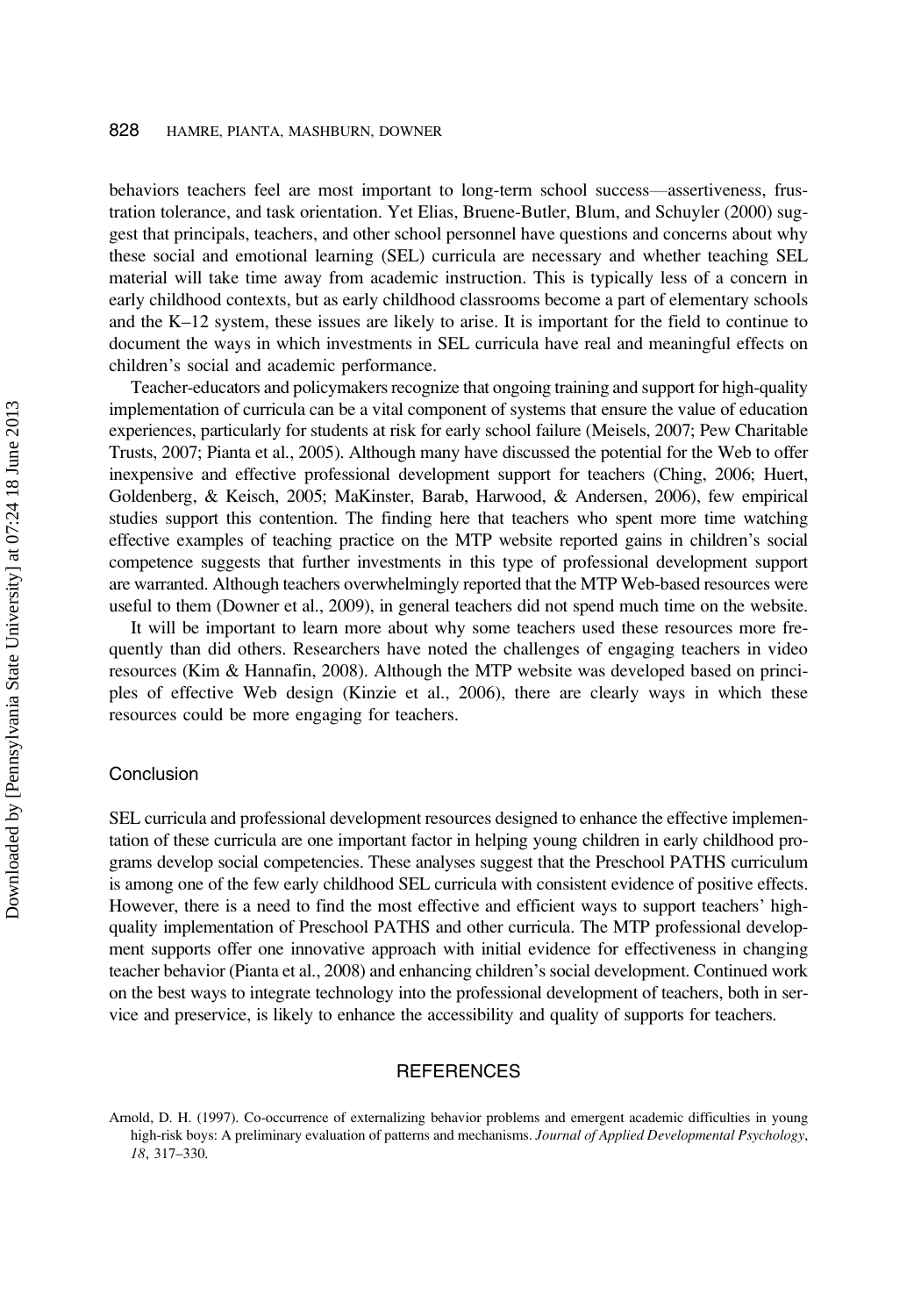- Ayllon, T., & Roberts, M. D. (1974). Eliminating discipline problems by strengthening academic performance. Journal of Applied Behavior Analysis, 7, 71–76.
- Bandura, A. (1997). Self-efficacy: The exercise of control. New York: Freeman.
- Bierman, K. L., Domitrovich, C. E., Nix, R., Gest, S., Welsh, J. A., Greenberg, M. T., ... Gill, S. (2008). Promoting academic and social-emotional school readiness: The Head Start REDI program. Child Development, 79, 1802–1817.
- Bierman, K. L., Nix, R. L., Greenberg, M. T., Blair, C., & Domitrovich, C. E. (2008). Executive functions and school readiness intervention: Impact, moderation, and mediation in the Head Start REDI program. Development and Psychopathology, 20, 821–843.
- Bierman, K. L., & Welsh, J. A. (1997). Social relationship deficits. In E. J. Mash, & L. G. Terdal (Eds.), Assessment of childhood disorders, (3rd ed., pp. 328–365). New York, NY: Guilford Press.
- Birch, S. H., & Ladd, G. W. (1998). Children's interpersonal behaviors and the teacher-child relationship. Developmental Psychology, 34, 934–946.
- Brock, L. L., Nishida, T. K., Chiong, C., Grimm, K. J., & Rimm-Kaufman, S. E. (2008). Children's perceptions of the classroom environment and social and academic performance: A longitudinal analysis of the contribution of the responsive classroom approach. Journal of School Psychology, 46, 129–149.
- Bronfenbrenner, U., & Morris, P. (1998). The ecology of developmental processes. In R. M. Lerner (Ed.), Theoretical Models of Human Development. Vol. 1 of the Handbook of Child Psychology (5th ed.) (pp. 993–1028). New York, NY: Wiley.
- Campbell, S. B. (1994). Hard-to-manage preschool boys: Externalizing behavior, social competence, and family context at two-year follow-up. Journal of Abnormal Child Psychology, 22, 147–166.
- Ching, S. H. (2006). Developing student teachers' conceptions of good science teaching: The roles of video workshops. In J. Huang & M. Y. Gu (Eds.), Research studies in education (Vol. 4, pp. 222–235). Hong Kong: University of Hong Kong, Office of Research, Faculty of Education.
- Curby, T. W., LoCasale-Crouch, J., Konold, T. R., Pianta, R., Howes, C., Burchinal, M., ... Barbarin, O. (2009). The relations of observed pre-K classrooms quality profiles to children's academic achievement and social competence. Early Education & Development, 20, 346–372.
- Denham, S. A., & Brown, C. (2010). Plays nice with others: Social-emotional learning and academic success. Early Education & Development, 21, 652–680.
- Desimone, L. M., Porter, A. C., Garet, M. S., Yoon, K. S., & Birman, B. F. (2002). Effects of professional development on teachers' instruction: Results from a three-year longitudinal study. Educational Evaluation and Policy Analysis, 24, 81–112.
- Dobbs, J., & Arnold, D. H. (2009). Relationship between preschool teachers' reports of children's behavior and their behavior toward those children. School Psychology Quarterly, 24(2), 95–105.
- Domitrovich, C. E., Cortes, R. C., & Greenberg, M. T. (2007). Improving young children's social and emotional competence: A randomized trial of the Preschool PATHS curriculum. Journal of Primary Prevention, 28, 67–91.
- Domitrovich, C. E., Gest, S. D., Gill, S., Bierman, K. L., Welsh, J., & Jones, D. (2009). Fostering high-quality teaching with an enriched curriculum and professional development support: The Head Start REDI program. American Educational Research Journal, 46, 567–597.
- Domitrovich, C. E., Greenberg, M. T., Kusche, C., & Cortes, R. (2004). The Preschool PATHS curriculum. Unpublished curriculum, Pennsylvania State University, State College.
- Downer, J., Locasale-Crouch, J., Hamre, B., & Pianta, R. (2009). Teacher characteristics associated with responsiveness and exposure to consultation and online professional development resources. Early Education & Development, 20, 431-455.
- Downer, J., Pianta, R., Fan, X., Hamre, B., Mashburn, A., & Justice, L. (2011). Effects of web-mediated teacher professional development on the language and literacy skills of children enrolled in prekindergarten programs. NHSA Dialog: Research-to-Practice Journal for the Early Childhood Field, 14(4), 189–212.
- Duncan, G. J., Dowsett, C. J., Claesens, A., Magnusen, K., Huston, A. C., Klebanov, P., ... Japel, C. (2007). School readiness and later achievement. Developmental Psychology, 43, 1428–1446.
- Elias, M. J., Bruene-Butler, L., Blum, L., & Schuyler, T. (2000). Voices from the field: Identifying and overcoming roadblocks to carrying out programs in social and emotional learning/emotional intelligence. Journal of Educational and Psychological Consultation, 11(2), 253–272.
- Entwisle, D. R., & Alexander, K. (1999). Early schooling and social stratification. In R. C. Pianta, & M. J. Cox (Eds.), The transition to kindergarten. Baltimore, MD: Paul H. Brookes.
- Entwisle, D. R., & Hayduk, L. A. (1988). Lasting effects of elementary school. Sociology of Education, 61, 147–159.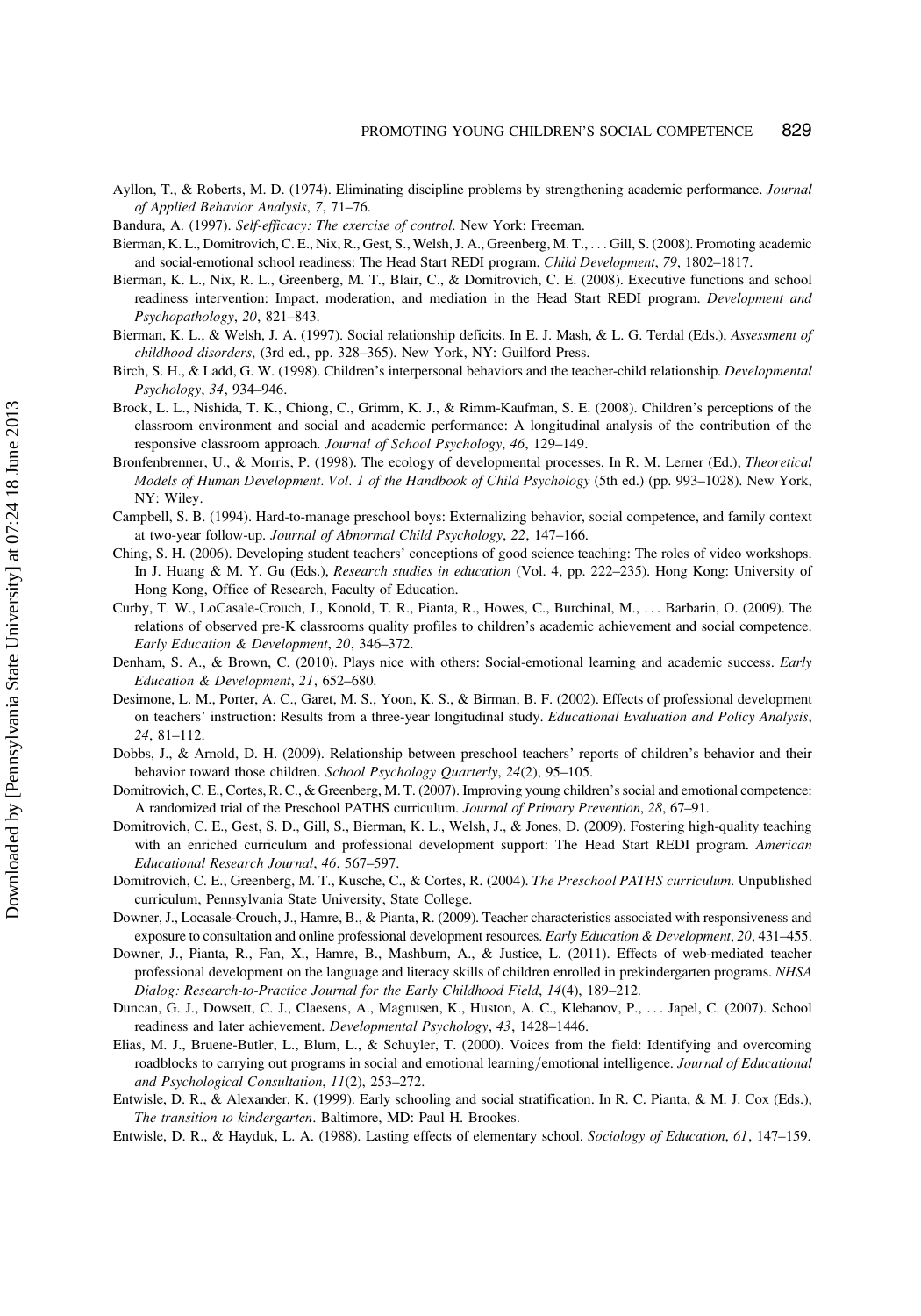- Garet, M. S., Porter, A. C., Desimone, L., Birman, B. F., & Yoon, K. S. (2001). What makes professional development effective? Results from a national sample of teachers. American Educational Research Journal, 38(4), 915–945.
- Greenberg, M. T. (2006). Promoting resilience in children and youth: Preventive interventions and their interface with neuroscience. Annals of the New York Academy of Sciences, 1094, 139–150.
- Greenberg, M. T., & Kusche, C. A. (1993). Promoting social and emotional development in deaf children: The PATHS Project. Seattle: University of Washington Press.
- Hamre, B. K., Justice, L., Pianta, R. C., Kilday, C., Sweeny, B., Downer, J., et al. (2010). Implementation fidelity of the MyTeachingPartner literacy and language activities: Associations with preschoolers' language and literacy growth. Early Childhood Research Quarterly, 25, 329–347.
- Hamre, B. K., & Pianta, R. C. (2001). Early teacher-child relationships and the trajectory of children's school outcomes through eighth grade. Child Development, 72, 625–638.
- Hamre, B. K., & Pianta, R. C. (2005). Can instructional and emotional support in the first-grade classroom make a difference for children at risk of school failure? Child Development, 76, 949–967.
- Heaviside, S., & Farris, E. (1993). Public school kindergarten teachers' views of children's readiness for school. Fast Response Survey System (Data Series FRSS-46). Washington, DC: National Center for Education Statistics.
- Hightower, A. D., Work, W. C., Cowen, E. L., Lotyczewski, B. S., Spinell, A. P., Guare, J. C., & Rohrbeck, C. A. (1986). The Teacher-Child Rating Scale: A brief objective measure of elementary children's school problem behaviors and competencies. School Psychology Review, 15, 393–409.
- Hill, J., Brooks-Gunn, J., & Waldfogel, J. (2003). Sustained effects of high participation in an early intervention for low-birth-weight premature infants. Developmental Psychology, 39, 730–744.
- Howes, C., Burchinal, M., Pianta, R. C., Bryant, D., Early, D., Clifford, R. M., et al. (2008). Ready to learn? Children's pre-academic achievement in pre-kindergarten programs. Early Childhood Research Quarterly, 23(1), 27-50.
- Huert, N., Goldenberg, L., & Keisch, D. (2005). Using web-based tools to support teachers' reflective practice. In C. Crawford, R. Carlsen, I. Gibson, K. McFerrin, J. Prince, R. Weber, & D. A. Willis (Eds.), Proceedings of Society for Information Technology and Teacher Education International Conference 2005 (pp. 1165–1169). Chesapeake, VA: AACE (Association for the Advancement of Computing in Education). Retrieved from http://www.editlib.org/p/19183
- Justice, L. M., Pullen, P. C., Hall, A., & Pianta, R. C. (2003). MyTeaching Partner language and literacy curriculum. Charlottesville: University of Virginia Center for Advanced Study of Teaching and Learning.
- Kam, C. M., Greenberg, M., & Kusche, C. (2004). Sustained effects of the PATHS curriculum on the social and psychological adjustment of children in social and psychological adjustment of children in special education. Journal of Emotional & Behavioral Disorders, 12(2), 66–78.
- Kim, H., & Hannafin, M. (2008). Grounded design of web-enhanced case-based activity. Educational Technology Research and Development, 56(2), 161–179.
- Kinzie, M. B., Whitaker, S. D., Neesen, K., Kelley, M., Matera, M., & Pianta, R. C. (2006). Innovative web-based professional development for teachers of at-risk preschool children. Educational Technology & Society, 9(4), 194–204.
- Konold, T. R., & Pianta, R. C. (2007). The influence of informants' on ratings of children's behavioral functioning: A latent variable approach. Journal of Psychoeducational Assessment, 25(3), 222–236.
- Kusche, C. A., & Greenberg, M. T. (1994). The PATHS curriculum. South Deerfield, MA: Channing-Bete.
- Ladd, G. W., Birch, S. H., & Buhs, E. S. (1999). Children's social and scholastic lives in kindergarten: Related spheres of influence? Child Development, 70, 1373–1400.
- Ladd, G. W., & Burgess, K. B. (1999). Charting the relationship trajectories of aggressive, withdrawn, and aggressive/ withdrawn children during early grade school. Child Development, 70, 910-929.
- Lynch, K. B., Geller, S. R., & Schmidt, M. G. (2004). Multi-year evaluation of the effectiveness of a resilience-based prevention program for young children. Journal of Primary Prevention, 24, 335-353.
- Lyon, G. R. (2002). Reading development, reading difficulties, and reading instruction: Educational and public health issues. Journal of School Psychology, 40, 1–4.
- MaKinster, J., Barab, S., Harwood, W., & Andersen, H. (2006). The effect of social context on the reflective practice of preservice science teachers: Incorporating a web-supported community of teachers. Journal of Technology and Teacher Education, 14, 543–579.
- Mashburn, A. J., Downer, J. T., Hamre, B. K., Justice, L. M., & Pianta, R. C. (2010). Consultation for teachers and children's language and literacy development during pre-kindergarten. Applied Developmental Science, 14, 179–196.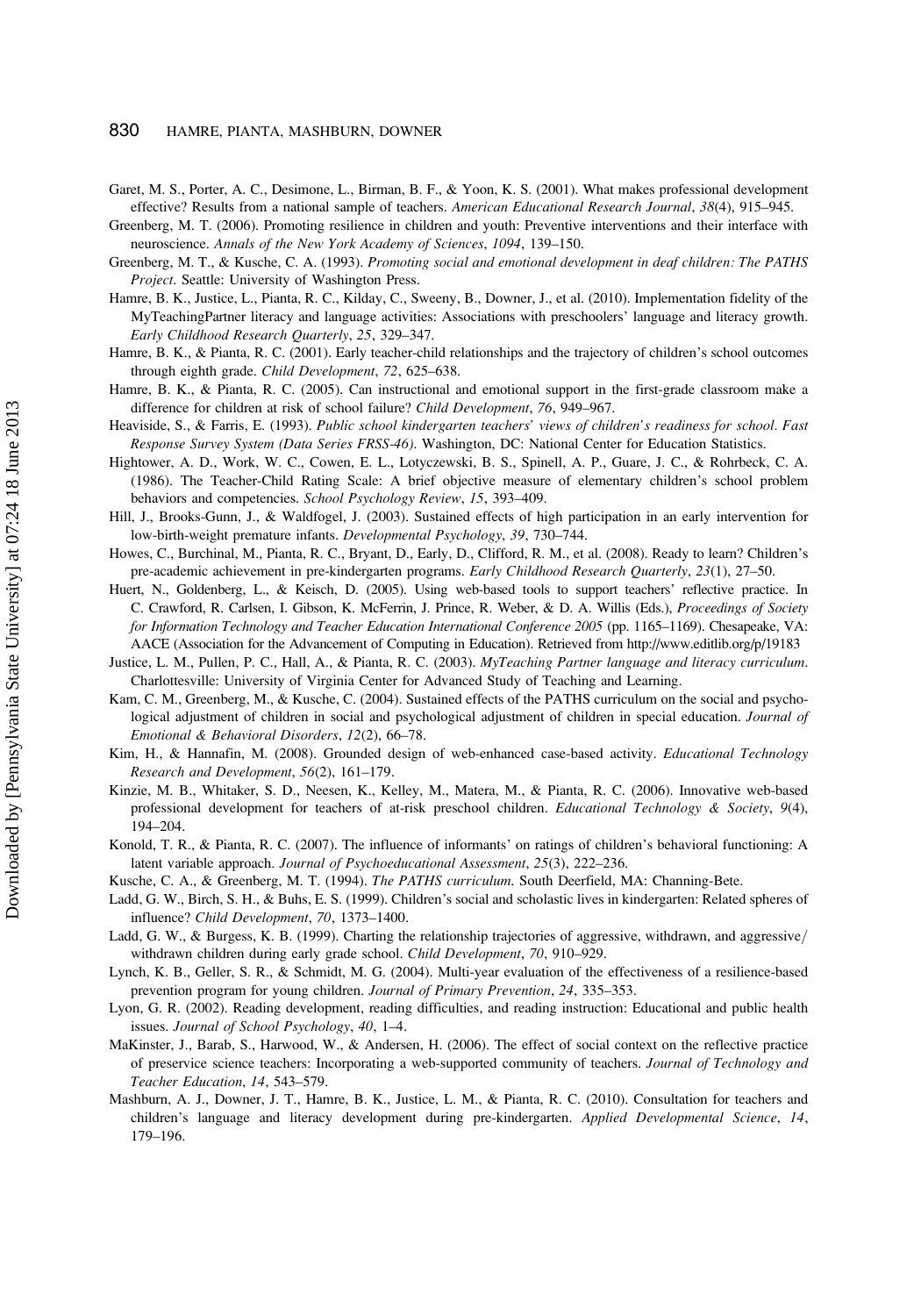- Mashburn, A. J., Hamre, B. K., Downer, J. T., & Pianta, R. C. (2007). Teacher and classroom characteristics associated with teachers' ratings of pre-kindergartners' relationships and behaviors. Journal of Psychoeducational Assessment, 24, 367–380.
- McClelland, M., Acock, A. C., & Morrison, F. J. (2006). The impact of kindergarten learning-related social skills on academic achievement at the end of elementary school. Early Childhood Research Quarterly, 21, 471-490.
- McClelland, M., & Morrison, F. J. (2003). The emergence of learning-related social skills in preschool children. *Early* Childhood Research Quarterly, 18, 206–224.
- Meisels, S. J. (2007). Accountability in early childhood: No easy answers. In R. C. Pianta, M. J. Cox, & K. Snow (Eds.), School readiness and the transition to kindergarten in the era of accountability, (pp. 49–84). Baltimore, MD: Brookes.
- Miles, S. B., & Stipek, D. (2006). Contemporaneous and longitudinal associations between social behavior and literacy achievement in a sample of low-income elementary school children. Child Development, 77, 103–117.
- Mintz, T. M., Hamre, B. K., & Hatfield, B. E. (2011). The role of effortful control in mediating the association between maternal sensitivity and children's social and relational competence and problems in first grade. Early Education & Development, 22(3), 360–387.
- National Center for Education Statistics. (2000). The kindergarten year. Washington, DC: Author.
- National Education Goals Panel. (1998). The 1998 national education goals report: Building a nation of learners. Washington, DC: Author.
- National Institute of Child Health and Human Development Early Child Care Research Network. (2002). Early child care and children's development prior to school entry: Results from the NICHD Study of Early Child Care. American Educational Research Journal, 39, 133–164.
- NICHD Early Child Care Research Network. (2004). Trajectories of physical aggression from toddlerhood to middle childhood. Monographs of the Society for Research in Child Development, 69 (Whole No. 4, Serial No. 278).
- O'Connor, E., & McCartney, K. (2007). Examining teacher-child relationships and achievement as part of an ecological model of development. American Educational Research Journal, 44, 340–369.
- O' Donnell, C. L. (2008). Defining, conceptualizing, and measuring fidelity of implementation and its relationship to outcomes in K-12 curriculum intervention research. Review of Educational Research, 78, 33–84.
- Pew Charitable Trusts. (2007). National Early Childhood Accountability Task Force briefing. Philadelphia, PA: Author.
- Pianta, R. C. (2001). The Student-Teacher Relationship Scale (STRS). Lutz, FL: Psychological Assessment Resources.
- Pianta, R. C. (2006). Schools, schooling, and developmental psychopathology. In Developmental psychopathology, volume 1: Theory and method (2nd ed., pp. 494–529). Hoboken, NJ: John Wiley & Sons, Inc.
- Pianta, R. C., Howes, C., Burchinal, M., Bryant, D., Clifford, R., Early, C., & Barbarin, O. (2005). Features of pre-kindergarten programs, classrooms, and teachers: Do they predict observed classroom quality and child-teacher interactions? Applied Developmental Science, 9(3), 144–159.
- Pianta, R. C., La Paro, K. M., & Hamre, B. K. (2008). Classroom Assessment Scoring System (CLASS): Manual—Pre-K. Baltimore, MD: Brookes.
- Pianta, R. C., Mashburn, A. J., Downer, J. T., Hamre, B. K., & Justice, L. (2008). Effects of web-mediated professional development resources on teacher-child interactions in pre-kindergarten classrooms. Early Childhood Research Quarterly, 23, 431–451.
- Pianta, R. C., Steinberg, M., & Rollins, K. (1995). The first two years of school: Teacher-child relationships and deflections in children's classroom adjustment. Development and Psychopathology, 7, 295–312.
- Ramey, S. L. (1999). Head Start and preschool education: Toward continued improvement. American Psychologist, 54, 344–346.
- Raudenbush, S. W., & Bryk, A. (2002). Hierarchical linear models: Applications and data analysis methods. (2nd ed.): New York, NY: Sage.
- Raver, C. C., Jones, S. M., Li-Grining, C. P., Zhai, F., Metzger, M. W., & Solomon, B. (2009). Targeting children's behavior problems in preschool classrooms: A cluster-randomized controlled trial. Journal of Consulting and Clinical Psychology, 77, 302–316.
- Rimm-Kaufman, S. E., Curby, T., Grimm, K., Nathanson, L., & Brock, L. (2009). The contribution of children's self-regulation and classroom quality to children's adaptive behaviors in the kindergarten classroom. Developmental Psychology, 45, 958–972.
- Rimm-Kaufman, S. E., Pianta, R., & Cox, M. (2000). Teachers' judgments of problems in the transition to kindergarten. Early Childhood Research Quarterly, 15, 147–166.